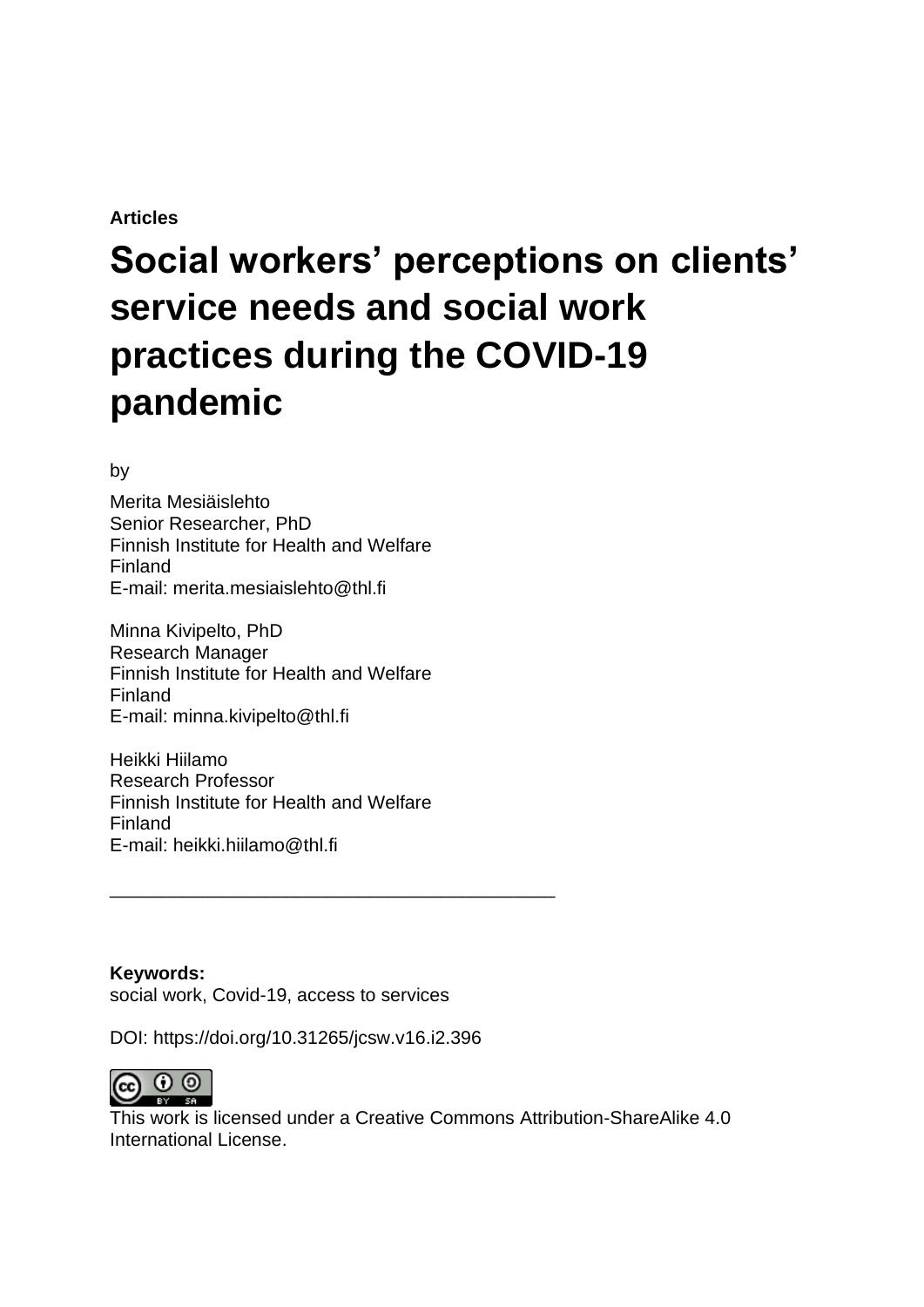## **Abstract**

Ever since the start of the COVID-19 pandemic, the specialized health-care resources have been the main focus of political attention in any country. However, the pandemic and subsequent lockdowns have also had a major impact on social services. The pandemic increased service needs among those who were already adult social work clients before the pandemic; it also created needs among new groups of clients, while the operating environment for service provision changed dramatically.

In our study, we examine social workers' perceptions on: 1) how well social services were able to respond to clients' needs during the pandemic; and 2) examine practices in adult social work that were used and developed during the outbreak of the pandemic. For the analysis, we use national survey data obtained from social workers in the Social Barometer survey collected in May 2020 (n=496) and in January 2021 (n=412). The findings show that according to social workers, during the first year of the pandemic social work in Finland succeeded in responding to clients' rather clear and concrete problems, such as difficulties in applying for social benefits and a lack of housing, while more complicated problems, such as unmanageable debts, loneliness and mental health problems, were not adequately responded to. At the same time, social workers assessed that people suffering from these problems were the most affected by the COVID-19 pandemic.

*Keywords:* social work, Covid-19, access to services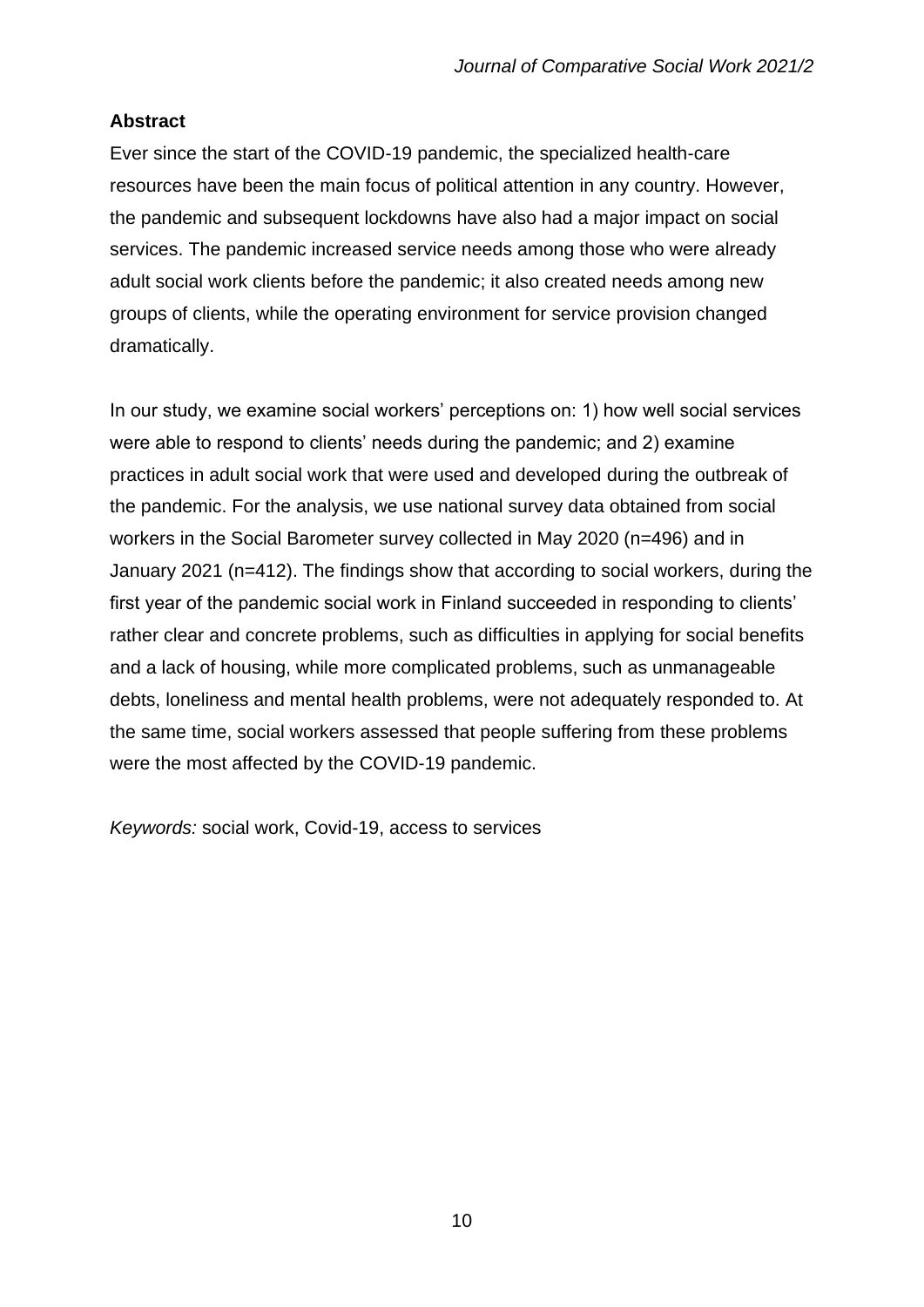#### **Introduction**

Ever since the start of the COVID-19 pandemic, the specialized health-care resources have been the main focus of political attention in any country. However, the pandemic and subsequent lockdowns have also had a major impact on social services. The pandemic increased service needs among those who were already clients before the pandemic, and has created needs among new groups of clients, while the operating environment for service provision changed dramatically. In many countries, social services were closed or remained open with limited access, and community and group activities were discontinued.

In this study, we examine the situation of adult social work and its clients during the COVID-19 pandemic in Finland in 2020. In terms of social vulnerabilities Finland was perhaps better prepared than many other countries. Finland is characterized by the Nordic welfare state model, known for low levels of poverty and high levels of wellbeing, as well as its universalistic and all-encompassing approach to welfare. Unlike many other countries around the world, Finland did not go under total lockdown at any point of the pandemic. Nevertheless, the restrictive measures related to social distancing during the first wave of COVID-19 created serious challenges for public services, including social work, to provide services for all citizens in need of support in a situation where face-to-face services were unavailable, or strictly limited. Subsequently, Finland has gradually transferred to a "hybrid strategy", referring to a move from extensive restrictive measures to enhanced management of the epidemic (Tiirinki et al., 2020).

The massive lockdown during the months of March and April 2020 decreased the number of new infections, and dampened economic activity in Finland. Unemployment and layoffs rapidly increased. The number of applications made to the Social Insurance Institution (Kela) for basic unemployment benefits doubled, and applications for housing allowances increased by more than one-third (Kangas 2020). A previous report on the social work response to COVID-19 highlighted the role of digital tools (remote and digital meetings with clients), disruptions of some non-urgent social services (including voluntary sector services, such as daily groups for older people, peer support groups for people with mental health problems), loss of contact with basic services (such as schools, school nurses, mental health services,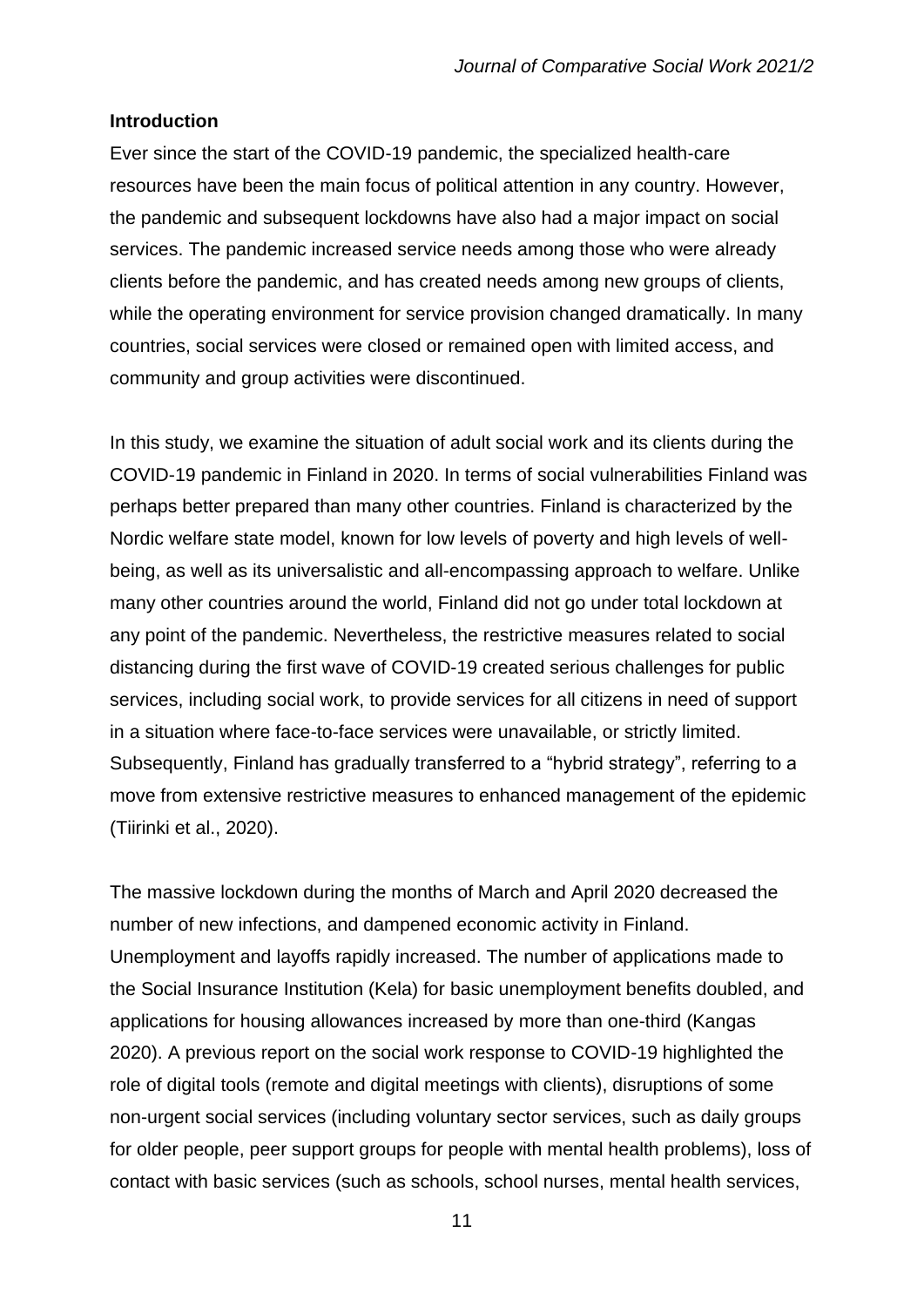homeless shelters) and an accumulation of service debt which will become visible after the pandemic (Tiitinen et al., 2020). In Finland, the social assistance spells among young adults were longer in 2020 than in previous years, with the prevalence of social assistance receipt particularly increased among young women (Jokela et al., forthcoming). In addition, COVID-19 restrictions in Finland seem to have had a negative impact on young people with the weakest social resources, who are shown to suffer from loneliness more often than others (Haikkola & Kauppinen, 2020).

Several studies have measured the economic impacts of the COVID-19 pandemic on families in different countries (e.g. Power, 2020; Martin et al., 2020), whereas some have also focused on the ability of social security systems to respond to families' and individuals' income losses (e.g. Dutta & Fischer, 2021; Jamaluddin et al., 2021). However, knowledge on the use of services, particularly for the most vulnerable groups of population, has been less studied.

This study aims to fill the gap by concentrating on social workers' perceptions on: 1) how well social services were able to respond to clients' needs during the pandemic; and 2) the practices in adult social work that were used and developed during the first year of the pandemic. Social workers' views on their clients' situation and the functioning of social services provides valuable information on how well the welfare state can take care of its citizens who are in the most need of support in times of crisis. For the analysis, we use national survey data obtained from social workers in the Social Barometer survey collected in May 2020 (n=496) and January 2021  $(n=412)$ .

### **Adult social work in Finland**

Finland has a long tradition of strong egalitarian approaches. Finland is often promoted as a welfare state with qualities such as non-discrimination and equality, services in health, well-being and education financed by means of tax revenue, high social mobility and an active civil society (Prime Minister's Office, 2019.) However, Finland does have a severe social division affecting people in many ways, including poverty and a prolonged need for social assistance (Grekula et al., 2020). Inequality is also reflected in the differences in health and social inclusion between population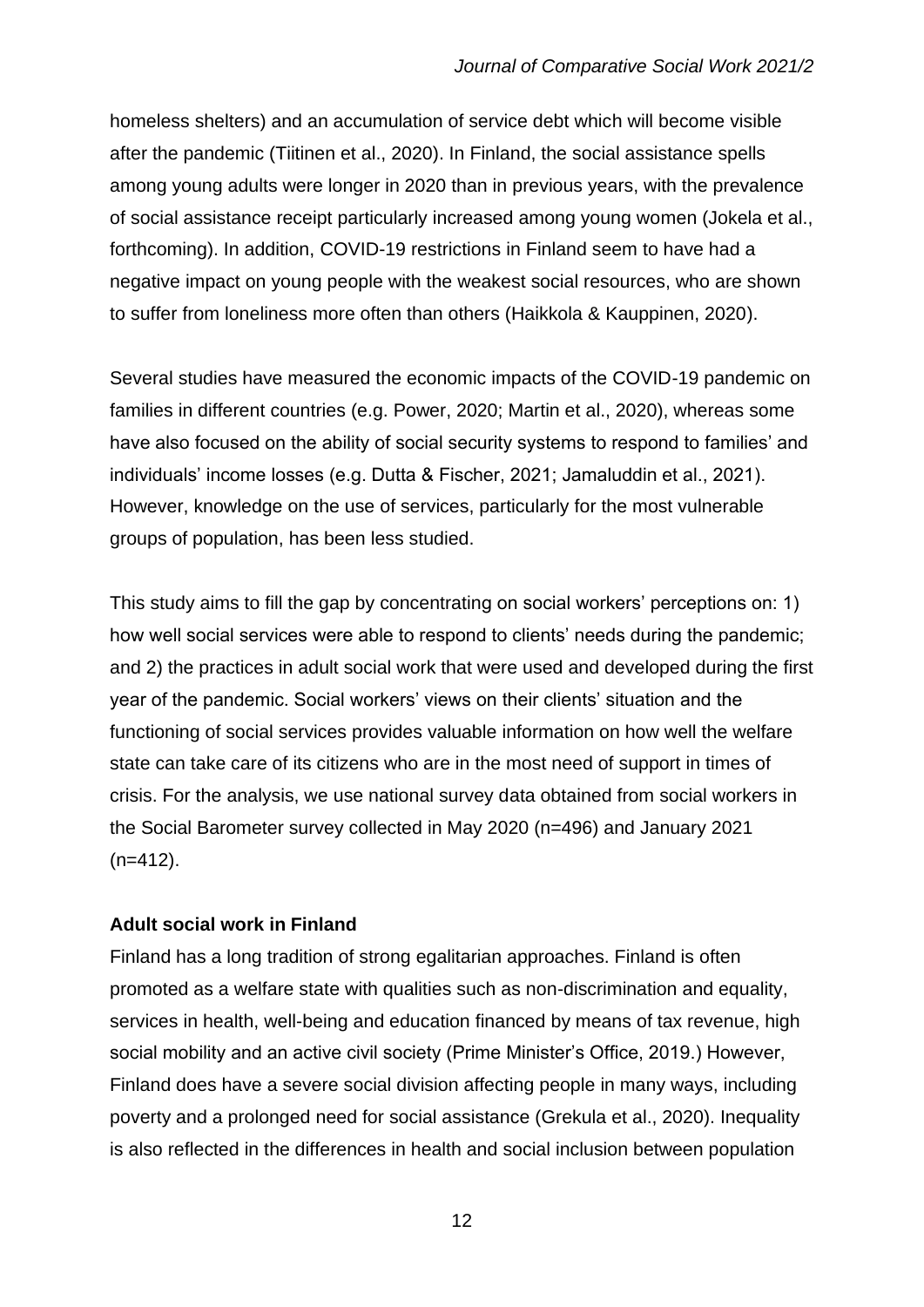groups, and in the percentage of young people who are not in education, employment or training (NEET).

This study focuses on adult social work, which covers clients among the working age population. In Finland, adult social work is used as a broad category for clients over 16 years of age. Adult social work is generally divided into two target groups, but age categories vary between municipalities. Young adult social work clients are typically between 16 and 29 years of age. Clients with children usually visit family services, and not adult social work, despite their age.

Adult social work services are organized at the local level, and are used by around 5% of the adult population in Finland (Finsote, 2018). The primary client groups in adult social work are people who suffer economic problems and difficulties in life management. Many clients also have mental health problems, and a weak and limited work ability (Jokela & Kivipelto, 2021; Koponen 2020, pp. 103-104). Most clients are long-term unemployed or NEET youth, i.e., young people who are outside the labour market or without training (Blomgren & Kivipelto, 2012; Holte et al., 2019). Due to their complex life situations, clients in adult social work are generally in situations with reduced employment opportunities. Social work is a multidisciplinary profession, in which processes must be client-driven and based on the clients' own goals (Karjalainen et al., 2019). Most common methods in Finnish social work are supportive discussions with clients, social assistance and delivering suitable services for clients. Even so, social work methods are not clear-cut, and different methodological interventions are mixed (Kivipelto et al., 2013, pp. 25–26.).

Since most social work clients are in need of financial support, social assistance plays a key role in adult social work. Basic social assistance can be provided to individuals or families living or residing in Finland, whose income and assets do not cover their essential daily needs, such as food and medicine (Social Insurance Institution of Finland [KELA], 2020). One-third of social assistance clients are in need of social services (Jokela & Kivipelto, 2021). Basic social assistance, the last-tier means-tested minimum income benefit, is centralized and administered by the Social Insurance Institution, Kela. Municipal social services are only responsible for the discretionary elements of social assistance, and preventive and supplementary social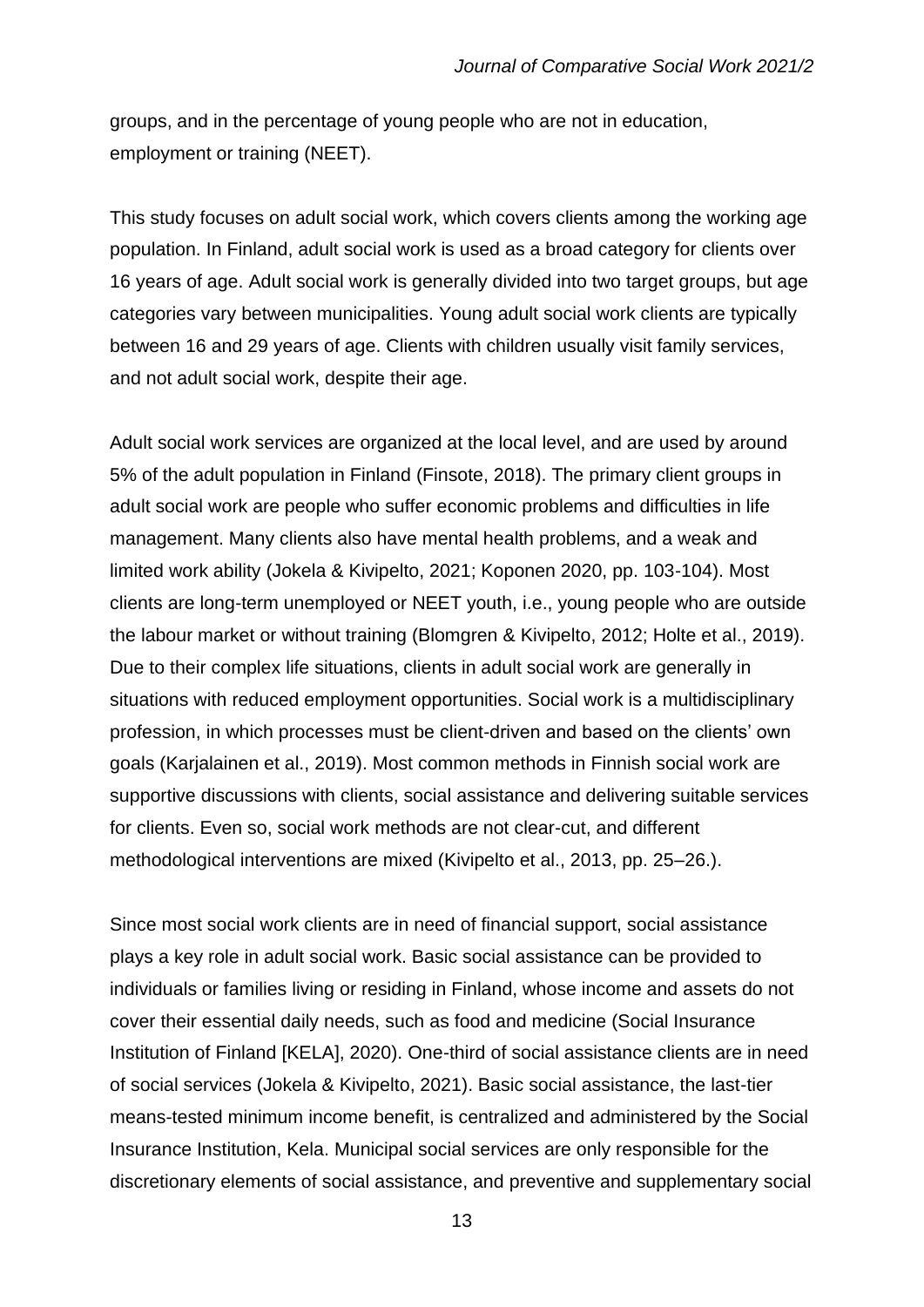assistance, whose expenditure corresponds to approximately 10% of total social assistance costs.

# **Responding to service needs of vulnerable groups during the COVID-19 pandemic**

#### *Challenges in accessing services during the pandemic*

As the pandemic continues, the social and economic inequalities related to its consequences become more visible. A number of studies find that the economic consequences of the pandemic have been most severe among young people and low-income earners (Adams-Prassl et al., 2020; Alstadsæter et al., 2020; Lee et al., 2020), and particularly female and migrant workers were more likely to lose their jobs during the pandemic (Oreffice & Quintana-Domeque, 2020; Platt & Warwick, 2020). In addition to job and income losses, the COVID-19 crisis has increased the psychological burden of individuals, who are attempting to cope with social distancing measures and increased care responsibilities due to the closure of schools and kindergartens and other public spaces (Kestilä et al., 2021; Salin et al., 2020). Crises give also rise to new types of vulnerabilities (Napier, 2020).

The rapid increase of remote services due to the restrictive measures have created a discussion on public institutions' ability to deliver services during the crisis, and how well different groups of population have access to them. The digitalization of services was already a widely debated issue in social work prior to the pandemic. In many European countries, the recent trend has been to digitalize social services, which has created challenges for social work practices, as face-to-face services are reduced and clients' own responsibility and online practices take on a greater role (Schou & Pors, 2018). Not all citizens are equal in terms of access to electronic devices, or the skills required to navigate computerized spaces optimally (Beaunoyer et al. 2020; Tuikka, 2019; Van Winkle et al., 2017). The shift towards 'e-social work' (see Devlieghere & Moore, 2018; Peláez et al., 2018) is said to particularly affect the most vulnerable groups of social assistance recipients, who apart from benefits need social services and individual counselling. On the other hand, digitalization is viewed as a positive development, as it may help to get in contact with clients residing in more remote areas. (Misha et al., 2020).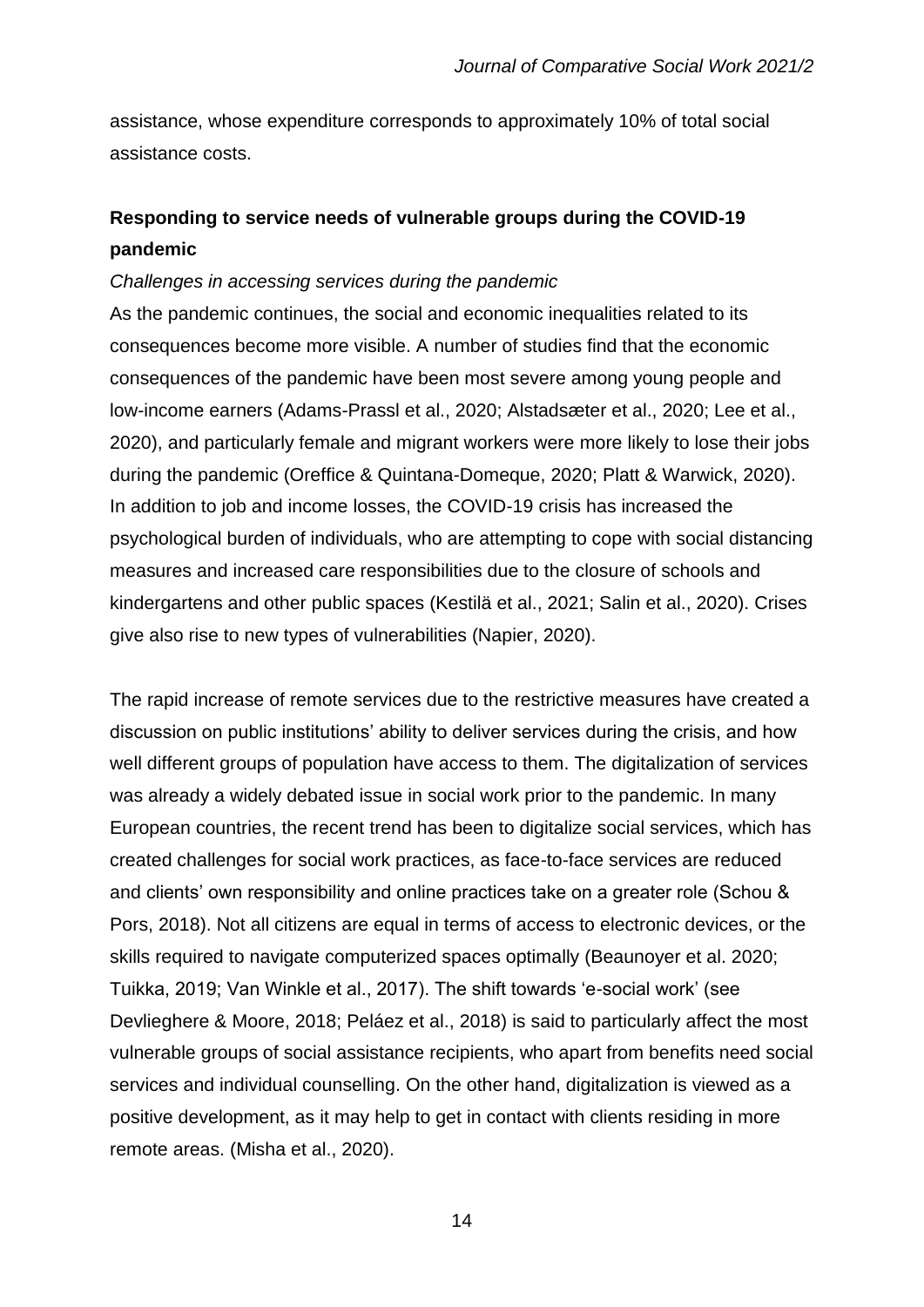Social services play a crucial role in economic crises, insofar as supporting the most vulnerable groups of the society. However, according to Iain Ferguson (2020), social work is being blamed as 'invisible' in the current crisis. He argues that the limited role of social work is not the fault of individual social workers, or even of individual managers. Instead, it reflects the dominance of the market-driven ideology that emerged in the 1990s, sometimes called New Public Management (NPM), or managerialism. Ferguson suggests that this has resulted in an increased bureaucracy, with social workers often spending more time in front of computers than with their clients (see also Christensen & Laegreid, 2007). A similar trend has been described to happen in Finland, where publicly funded services have been opened up to be provided by private and third-sector actors, as municipalities have gained more autonomy in deciding how to provide their services, with the increased bureaucracy having led to social workers doing more and more administration and documentation work, instead of direct face-to-face interaction with clients (Marjanen et al., 2018).

In any case, social distancing measures are particularly affecting the livelihoods of those who cannot work remotely, and thus either run the risk of exposure when going to work or lose their income if they stay at home (see Patel et al., 2020). For many households, the possibilities to choose between work and staying at home are small if they do not even have savings to cover one month's income. The potential of buffering incomes within household also depends on the spouse's income (Platt & Warwick, 2020). The consequences of the pandemic not only affect adults, but are also reflected in children's well-being. A review of 12 studies concerning the effect of the pandemic on vulnerable children showed increased levels of distress and problems in accessing necessary services (Nelimarkka et al., 2021). In addition, policy reports indicate an increase in domestic violence during the pandemic.

*Policies to address the service system during the COVID-19 pandemic in Finland* The comprehensive nature of the Finnish social protection system was reflected in the fact that not many changes were made to the existing benefits schemes as a result of the COVID-19 pandemic. The existing system already covered risks actualized by the COVID-19 crisis, such as loss of income due to a furlough or in the case of an infectious disease, and unemployment and sickness. Temporary changes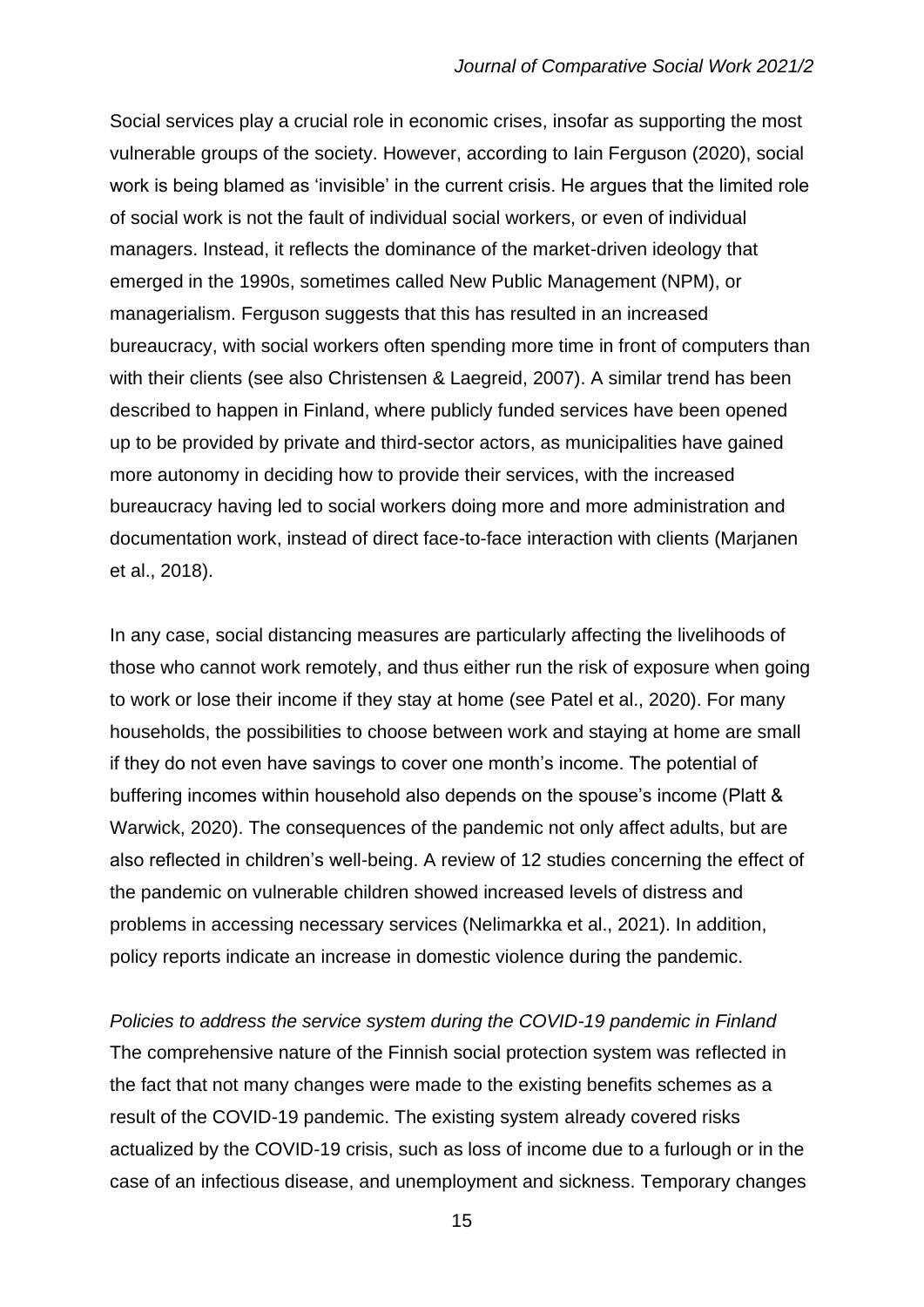were made to unemployment benefits available to employees and self-employed persons, including increases in benefit levels and looser eligibility criteria. For individuals who were laid off temporarily, it became possible to receive unemployment benefits while studying (Social Insurance Institution of Finland, 2020a.).

A temporary compensation due to an epidemic outbreak for basic social assistance clients was introduced for four months (September to December 2020) to support the most vulnerable persons and families who incurred extra costs as a result of the restrictions imposed due to the coronavirus epidemic. The temporary compensation (75 Euro per person) was granted to persons who received basic social assistance for part of the time, or for the entire time that the restrictions due to the coronavirus epidemic have been in force (Social Insurance Institution of Finland, 2020b).

In addition, the Ministry of Social affairs and Health gave instructions to the authorities providing social assistance to ease the process of applying for the assistance. These included simplifying means-testing during the first months of the crisis, and removing sanctioning (Social Insurance Institution of Finland, 2020a). The instructions were still followed during the autumn of 2020, but in 2021 most of the old practices, including sanctioning, were in use again.

A study based on the diary entries of 33 Finnish frontline social workers between March and May 2020 showed that although social workers were unprepared for the situation, they adapted to it quickly, and adopted adequate ways of working (Harrikari et al., 2021). A report by Tiitinen et al. (2020), describing the situation as of July 2020 in Finland, noted that social workers were worried about older people in general, and those in care homes in particular. According to the report, the daily groups for older people and other daily services had been closed; consequently, the relatives caring for them had no opportunities to rest and/or take time off. A report by Tiitinen et al. (2020) pointed out that the social workers experienced obstacles in approaching and supporting communities and clients/service users, resulting from the fact that during the lockdown the basic services such as schools, school nurses, mental health services and homeless shelters were closed. The closure of services also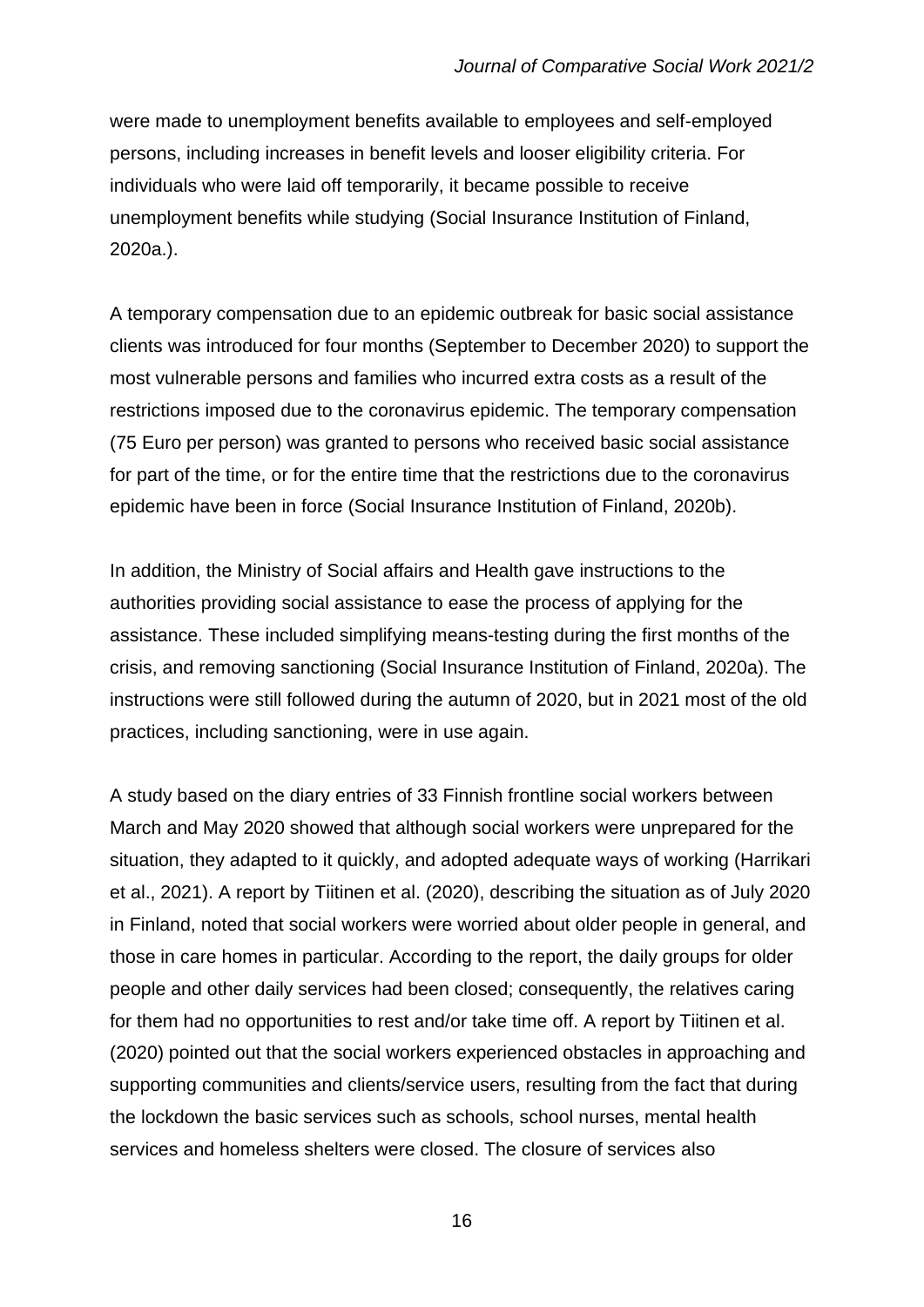complicated the information flow to social services regarding the people in need of help.

#### **Data and methods**

In this research, the impacts of the COVID-19 pandemic on social services are examined from the perspective of social workers. There are several reasons for this. First, surveying professionals allows us to obtain information on the situation of social services in Finland during the COVID-19 crisis shortly after it started, which also served policymakers and other actors working in the field. Social work clients' contact information in municipalities is confidential; thus, a survey on social work clients is time consuming, and requires additional resources that were not possible to acquire within the timeline of this study. In previous studies, apart from recruiting client respondents through social work, service users' perspective has also been studied via essay competitions (Kuuskoski, 2020; Kulmala, 2006) and food aid (Linnanvirta et al., 2020; Ohisalo & Saari, 2014). It should be considered that no research method is free from the use of power. For instance, all vulnerable clients are not readers of newspapers; they do not all use social media or are not seeking food aid. This leads to the fact that respondents or interviewees are always selected, in one way or another. However, we are aware that our research design is limited in the sense that it does not allow to analyse social work clients' position from their own perspective. In addition, when analysing the results, we are conscious of the fact that social workers' views are transmitted by their own experiences, contexts and cultural and social backgrounds (Healy, 2001). It is evident that there are un-symmetric power relations between professionals and service users that affect respondents' opinions and interpretations (Lipsky, 2010). Nevertheless, it is not known whether social workers concerns are built upon their observations of social work practice, or if they reflect more the general concerns on how the pandemic affects the most vulnerable groups of the population.

For the analysis we use Social Barometer, a national survey collected in May 2020 (N=776) and January 2021 (N=1241). Social Barometer is an annual survey managed by SOSTE (Finnish Federation for Social Affairs and Health), which has been collected since 1991 from public welfare institutions, such as employment agencies, social services and the Social Insurance Institution of Finland. The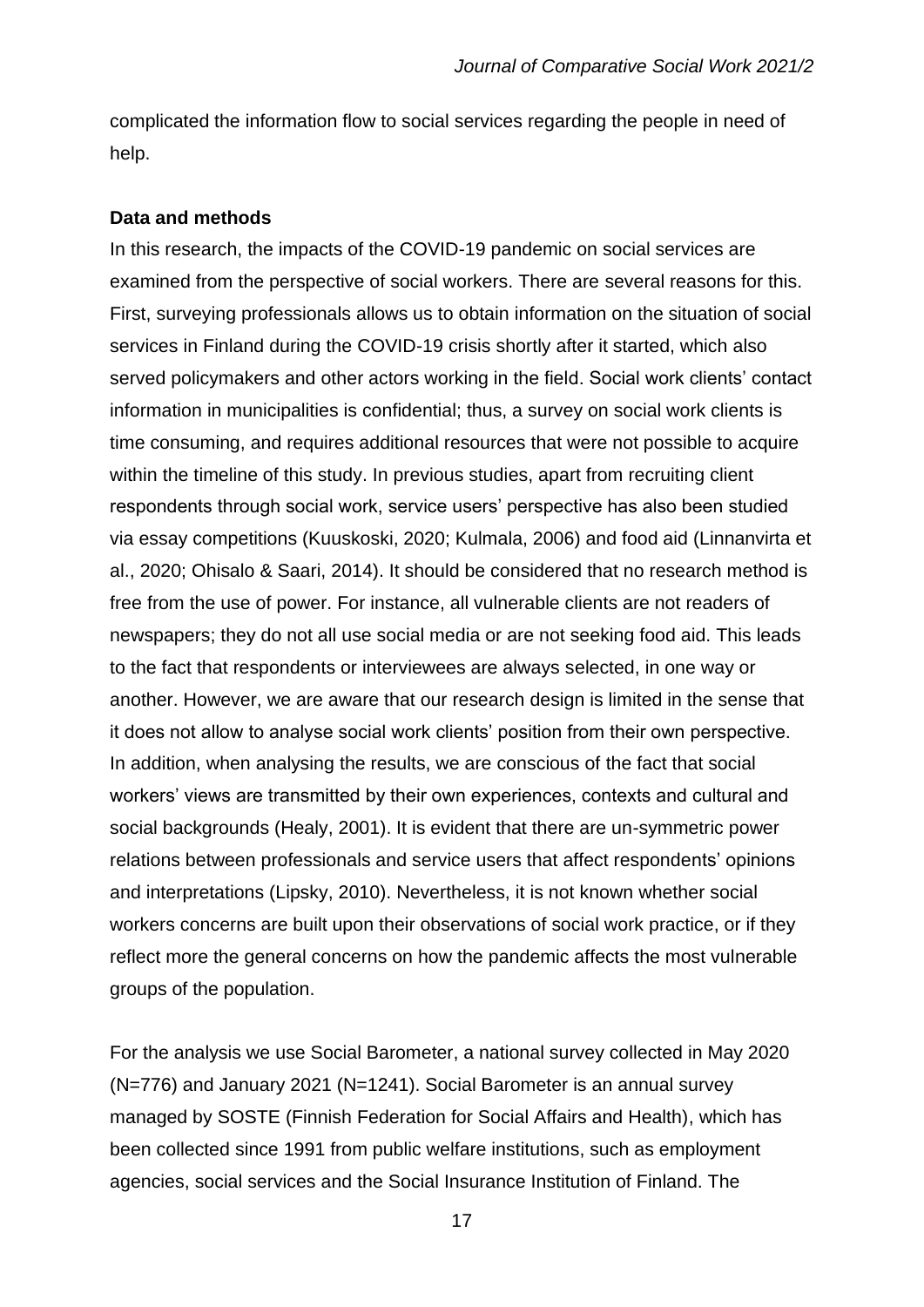respondents include both managers and street-level workers. The survey covers topics related to the well-being of citizens, the functioning of the health and welfare services and the position of the most vulnerable citizens in welfare services. For the purpose of this study, we focus on social workers' responses (n=496 in 2020 and n=412 in 2021) that were collected through municipalities and local government joint services areas. They forwarded the questionnaire to social workers working in adult social work in their area, who then replied to the questionnaire online. In the first survey, the respondents were asked to reflect on the situation during the spring of 2020, while in the next round they were asked to reflect on the situation during a period from September to December 2020. The survey includes both structured and open-ended questions. In this study, we primarily use the responses of the structured questions. Some of the structured questions include an option for the respondent to specify their response with their own words, and we use these open-ended responses to complement our analysis. Unfortunately, the questions were not included in the rounds predating the pandemic, which is why we cannot make a comparison to previous years.

First, we examine social workers' views on the ability of social work to respond to clients' needs during the pandemic by studying what kind of challenges they found that the clients faced, and how well social work in their opinion was able to respond to these challenges. This was done by utilizing the following questions:

*In your opinion, what are the main challenges among clients during the COVID-19 pandemic in September/December 2020? You may choose up to three main challenges.*

In your opinion, to what degree is social work able to respond to the needs of the *following groups (scale 1-5).*

Moreover, the questions included an option of "other", in which the respondent could provide an answer in the form of an open response.

Second, social workers' experiences on the impact of COVID-19 on social work practices are analysed using the following question: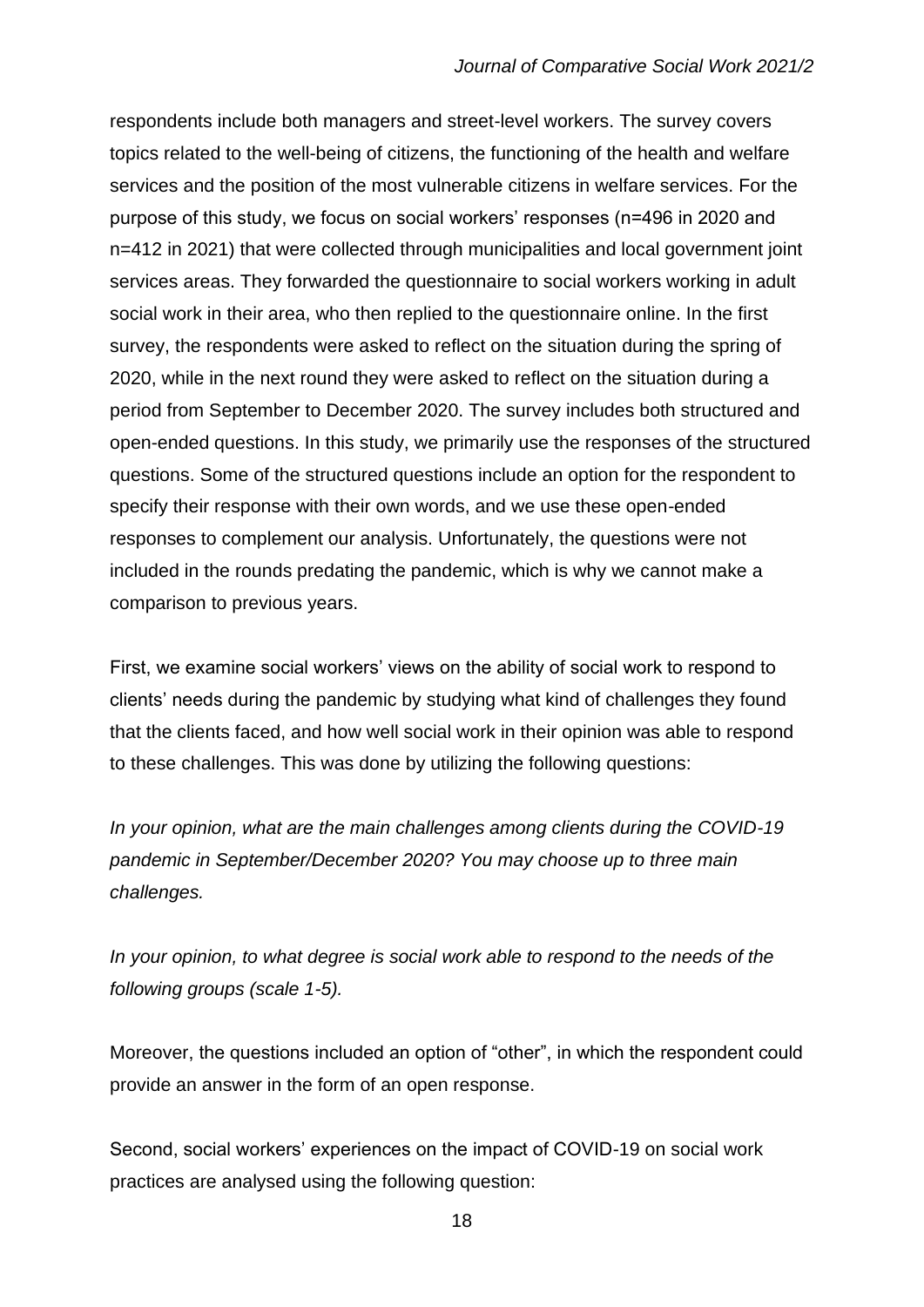*Which work practices did you improve/add in September/December compared to the spring in order to help the clients?* 

Unfortunately, there is no information about the number of social workers to whom the questionnaire was sent, which is why it is not possible to calculate the response rate. However, according to the documentation of the survey, responses were received from 64% of the total number of municipalities and local government joint service areas in May 2020. The corresponding figure in January was 53%. All in all, it may be concluded that the responses represent different types and sizes of municipalities from all regions of the country (Sosiaalibarometri, 2021b).

The background characteristics of the respondents are presented in **Table 1**. The majority of the respondents in both survey rounds were social workers, followed by social counsellors, social work managers and other counsellors, such as housing advisors or rehabilitation counsellors. Most of the respondents hold a Master's degree in social work. The education level among the respondents in May was a bit higher than in January (share of licenced social workers was 75% vs. 65%). In both data sets, the proportion of workers with over five years of work experience was 36%.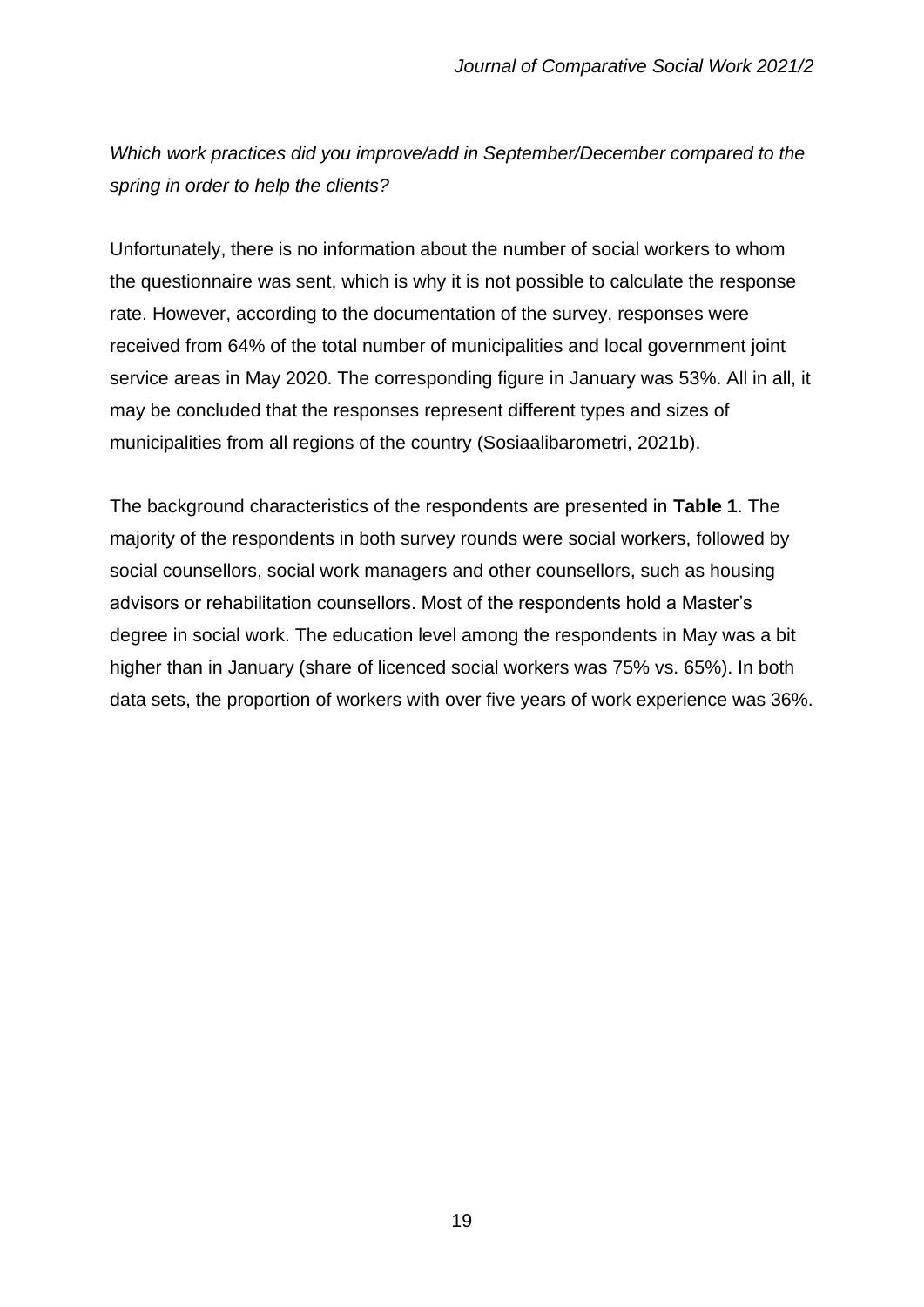|                                                           | 2020           | 2021           |
|-----------------------------------------------------------|----------------|----------------|
|                                                           | $(n=496)$      | $(n=412)$      |
| <b>Title</b>                                              |                |                |
| Social worker                                             | 68             | 59             |
| Social work manager                                       | 11             | 16             |
| Social counsellor                                         | 13             | 19             |
| Other counsellor (e.g. housing/rehabilitation adviser)    | 8              | 6              |
| Total                                                     | 100            | 100            |
| <b>Highest degree obtained</b>                            |                |                |
| Licenced social worker (Master's degree)                  | 75             | 65             |
| Other university degree                                   | $\overline{7}$ | 6              |
| Bachelor/Master of Social Services (University of Applied | 15             | 23             |
| Sciences)                                                 |                |                |
| Other Bachelor/Master degree from University of Applied   |                | 4              |
| <b>Sciences</b>                                           |                |                |
| Secondary education                                       |                | 1              |
| Other degree(s)                                           | 3              | 1              |
| Total                                                     | 100            | 100            |
| Work experience in current job in years                   |                |                |
| Less than a year                                          | 23             | 16             |
| $1-5$ years                                               | 41             | 48             |
| 510 years                                                 | 17             | 16             |
| $10 - 20$                                                 | 14             | 13             |
| Over 20 years                                             | 5              | $\overline{7}$ |
| Total                                                     | 100            | 100            |

Table 1: Title, education and work experience of the respondents, %

#### **Results**

#### *Responding to clients' needs in social work*

During the first lockdown period in spring 2020, the restrictions caused by the pandemic led to a general concern about the well-being of the most vulnerable groups in society. This was also the experience of the social workers who responded to the survey: 45% mentioned loneliness as social work clients' greatest problems during that time (**Figure 1**), followed by challenges related to life management and financial issues. Once most of the restrictions were lifted in the summer of 2020, most of the social work practices resumed. At the end of 2020, social workers were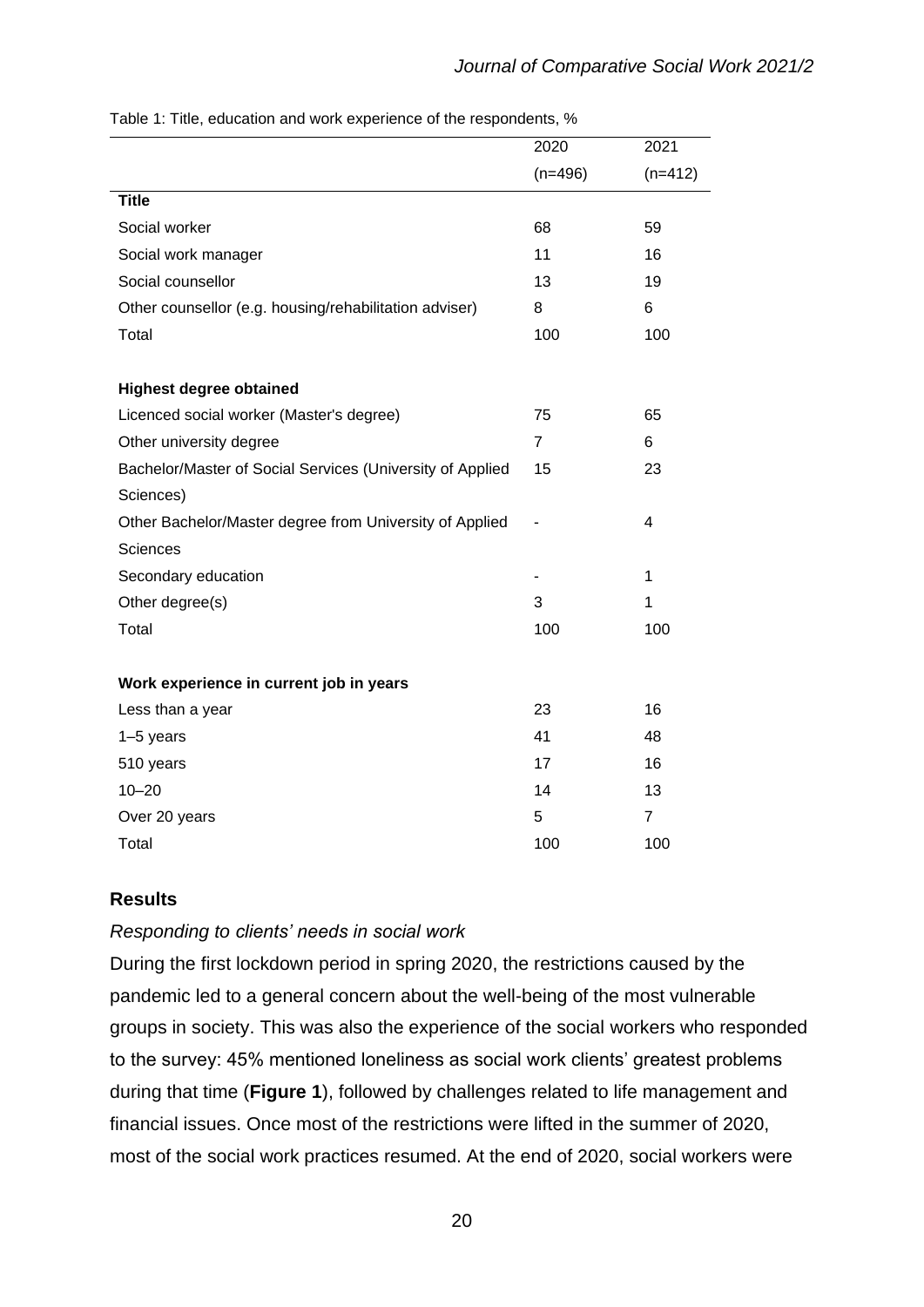mostly worried about clients' mental health; as many as 48% of workers mentioned this as one of the primary challenges among their clients. More importantly, clients' mental health was mentioned as a main challenge approximately four times more frequently in fall 2020 compared to spring 2020. In addition, concerns for securing housing and problems associated with substance abuse were more pronounced in the fall of 2020.

In both surveys, social workers were worried about clients' financial problems and debts. Altogether, 42% of workers mentioned financial problems and debts as being among the key challenges among their clients in the spring. The situation did not change for the better in the fall, when 42% of social workers mentioned this as one of the biggest problems among their clients. Also, clients' life management and problems in everyday life, as well as problems with alcohol, were mentioned. The limited access to services, particularly among clients with multiple problems, raised concerns among social workers, who described the situation in open-ended questions as follows:

Those who have problems with alcohol or mental health are often people with a low income who need more help. Has there been enough possibilities to support them – I doubt that? Services brought to [clients'] homes have been transformed to remote services, which has probably increased financial difficulties. The support provided by phone does not replace personal contact.

Unemployed job seekers needed help with benefit applications, a personal contact. They do not get enough guidance and advice online or over the phone.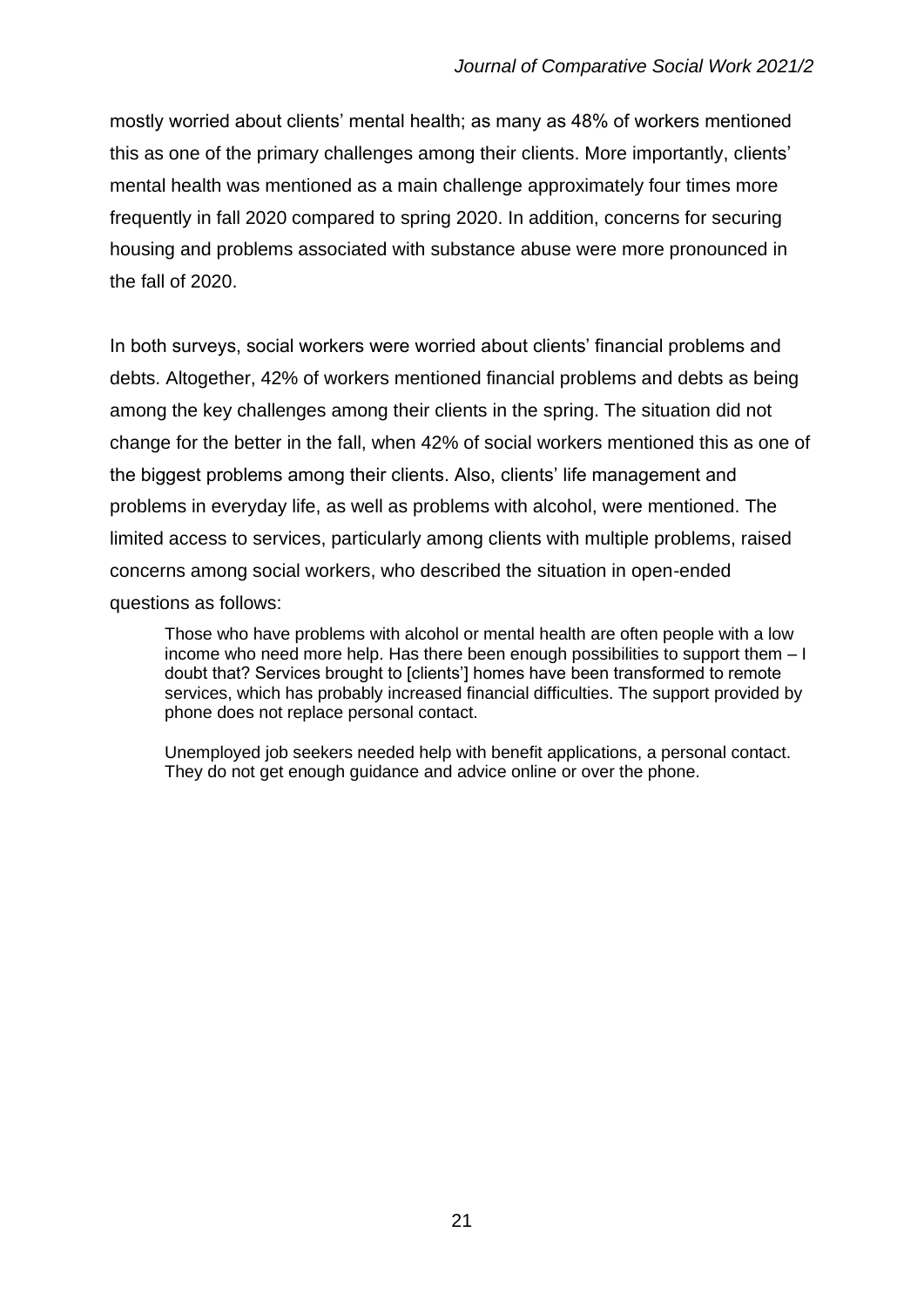

Figure 1: Clients' main challenges according to social workers in March-May 2020 and September-December 2020, %, (n=377-440)

In the spring, nearly half the respondents viewed the clients' lack of social contacts as a huge challenge; nonetheless, at the end of 2020 the issue was reported by only one-third of the respondents. Concerns about getting the COVID19-virus, coping as a parent, a lack of hobbies and activities and the threat of unemployment and lay-offs decreased from spring 2020 to autumn 2020. Comparing the results from the spring and fall of 2020 shows that the COVID-19 pandemic seems to have mostly affected social work clients' lives in terms of financial situation, life management and mental health problems. The results point to an aggravation of problems in these areas.

In September to December 2020, social workers felt that they were able to respond well to concrete service needs, such as food aid, benefits or subsidies or clients with general life management problems (**Figure 2**). The notion is supported by evidence from other sources. In particular, social assistance has been flexible, and the number of clients has not increased drastically during the epidemic (Jokela et al., forthcoming). According to other studies, the situation of food aid clients was worse in larger than in smaller municipalities, but generally, the needs were well met (Alppivuori, 2021; Laihiala & Nick, 2020). Other issues that were responded to fairly well according to social workers included families' needs related to preventive or rehabilitative child welfare and shopping assistance.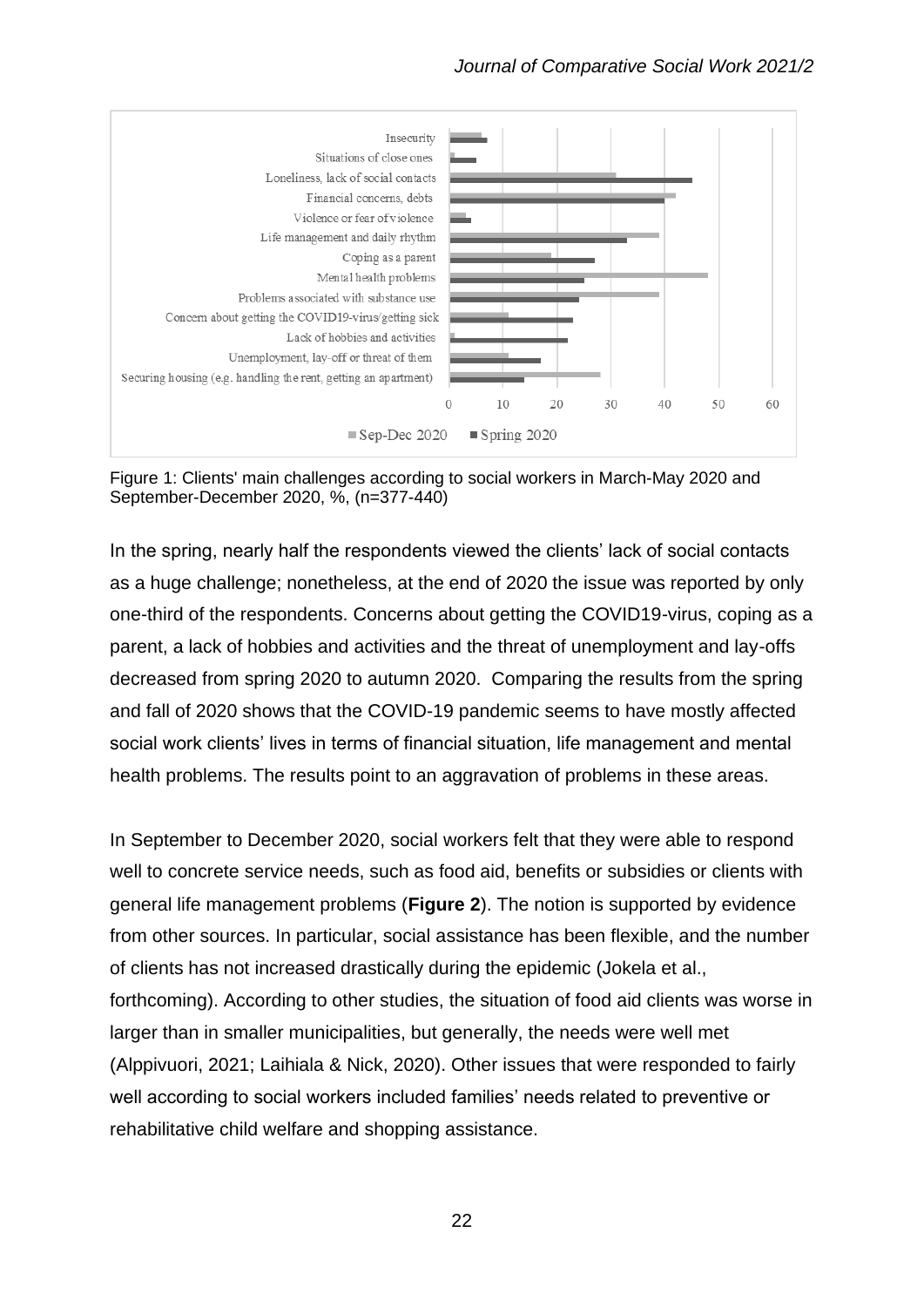Evidently, social workers were not able to respond to all client groups' service needs satisfyingly during the COVID-19 pandemic. According to the results, social workers felt they were least capable to respond to service needs of clients waiting for access to mental health services, clients who had a weak functional capacity and those lacking the ability to use remote or digital services. The situation was not better for the lonely or people living in isolation due to the COVID19. Also, service needs of substance and drug users, as well as the indebted, were met weakly or fairly weakly (see also Kestilä et al., 2021). The analysis of the results by educational background and length of work experience (not shown here) indicates that social counsellors tended to be more critical in how well the clients' needs were responded to compared to social workers. No significant differences were found between workers with shorter and those with a longer work experience:



Figure 2: Responding to the service-needs of different client groups, according to the social workers, September-December 2020 (%) (N=379).

The respondents were asked in a separate question about the ability of the Social Insurance Institution to respond to the service needs of clients in need of basic social assistance during the COVID-19 pandemic. Approximately 40% of social workers viewed the response to service needs as positive, while roughly one-fifth rated the response to service needs as negative. The open-ended responses of social workers highlighted the problems faced by the most vulnerable groups who do not possess the skills to use digital devices, or do not have access to them or those with limited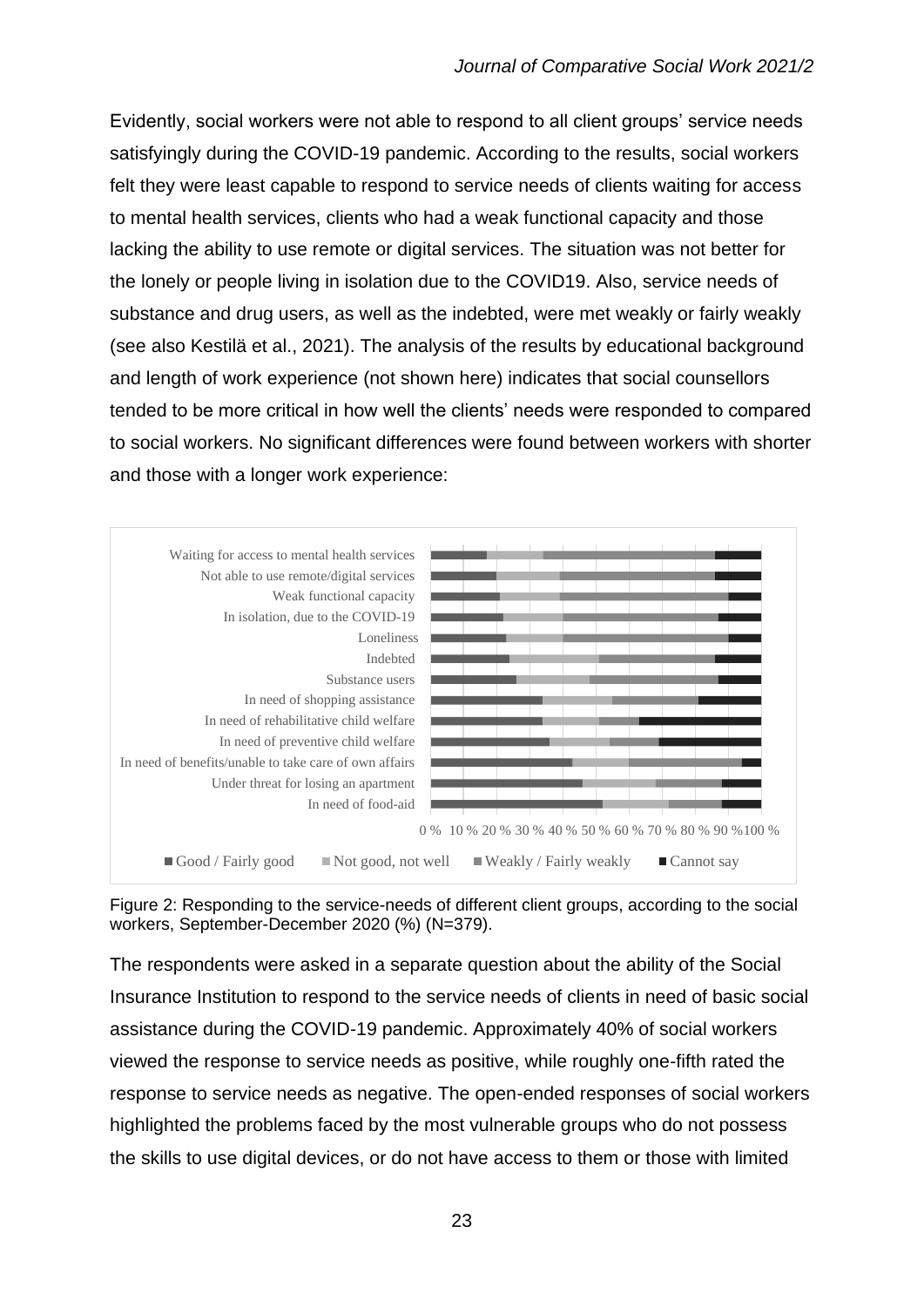language skills. These population groups include the elderly, migrants with limited language skills and persons with mental problems:

[Problems most severe] among those who have nothing. Especially since they cannot take care of their matters online. This client group will always need face-to-face service.

Clients do not have access to Kela [Social Insurance Institution of Finland]; it is difficult to understand advice on the phone. It is especially difficult for immigrants who do not speak Finnish.

The social workers also reported that public services are increasingly replaced through services provided by faith-based organizations and NGOs. Their role was estimated to have grown considerably during the pandemic. Much of the nonstatutory support focused on offering practical help, such as food assistance, as well as providing counselling and psychological and social support.

In comparing social workers' assessment of those mostly affected by the crisis, and the success in responding to the service s of different client groups, it appears that social work failed to meet the service needs among those who have suffered the most from the crisis. These groups include people with financial needs and debts, people suffering from loneliness and people with mental health problems (see also Knop, 2021; Kivipelto et al., 2020). The survey results highlight that during the COVID-19 crisis the Finnish welfare system was clearly able to meet relatively targeted needs, such as the need for food aid, housing or social benefits. On the other hand, for those with more complex issues, for instance, life management or mental health problems, help has often not been as easily accessible. It therefore seems that the Finnish social security system is failing at what should be the core of social work: helping those most in need.

#### *Social work practices during the COVID19-pandemic*

Before the COVID19 pandemic, on-site and outreach work were not widely used in Finland. Resources and organizational practices were often cited as reasons for not using them, and instead, social workers mostly met their clients at social services (Author, 2016). During the pandemic, a change in practices became imminent when face-to-face interaction had to be discontinued. In spring 2020, respondents reported that clients were met during outdoor activities and walks. According to the respondents, home visits and outreach work were done more than usual. In spring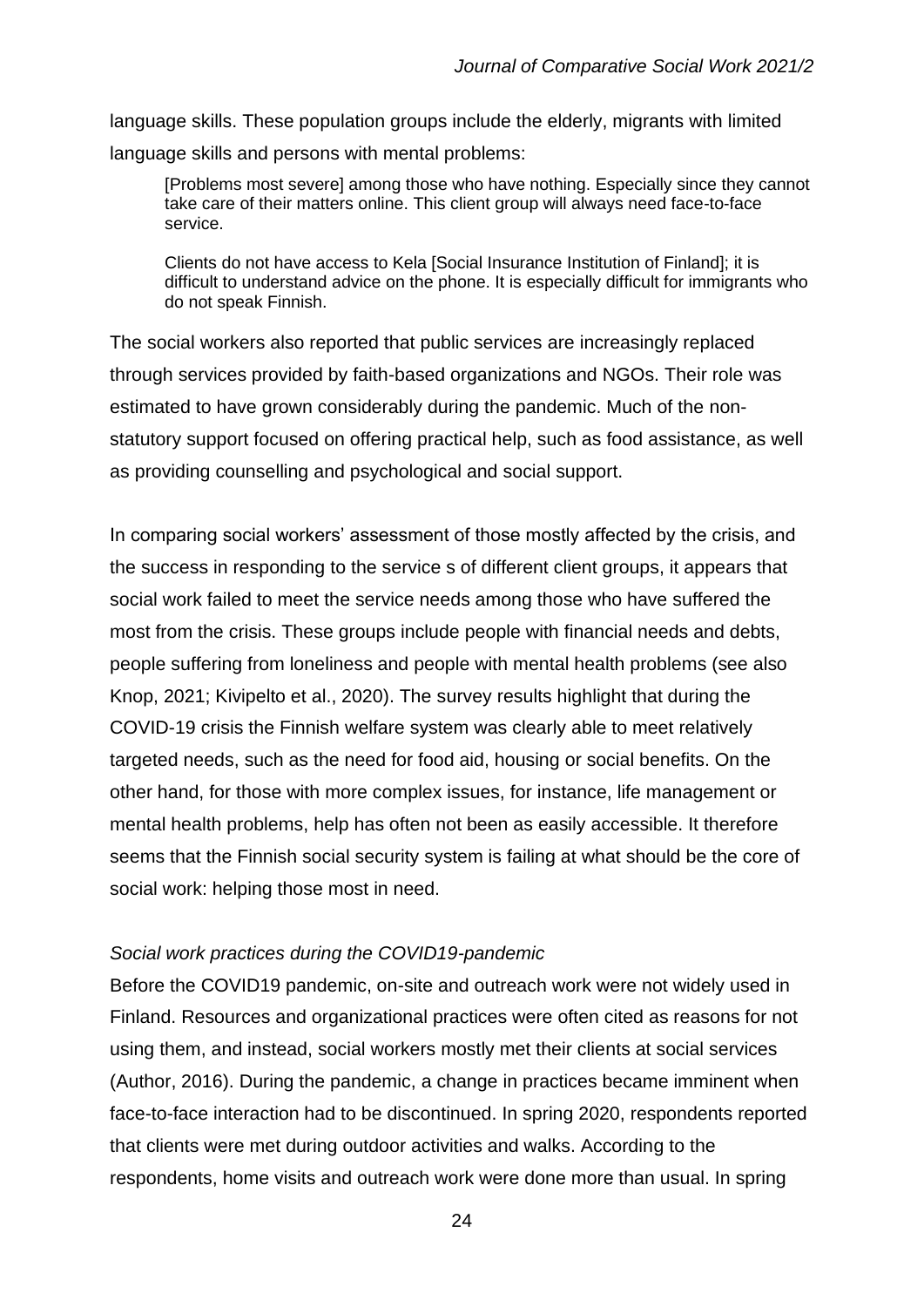2020, social workers felt that the development of new working practices was very positive. The need for changes brought by the pandemic introduced a view that work methods could, and had to be changed, in order to correspond with the circumstances. In a way, the situation empowered social workers, and gave them a mandate to work differently.

In fall 2020, 66% of social workers reported that contacting the clients by phone had increased (a lot or quite a lot) from spring 2020 to autumn 2020 (**Figure 3**). Almost half of the respondents reported that contacting clients by video applications, such as Teams or WhatsApp, had increased a lot or quite a lot. Use of preventive or supportive social assistance increased, as well as helping the clients with applying for basic social assistance. However, the response to the new practices varied among the clients as one of the respondents described:

Some do not have the equipment or skills. Some do not find remote connections appropriate for several reasons. Building trust requires more when you are trying to do so remotely. On the other hand, some are able to interact better than face-to-face.



Figure 3: Social workers' perceptions on which social work practices were more used in September-December, compared to spring 2020, %, (n=372)

While practices for remote services were developed quickly, social workers did not report any increase in contacting clients outside the office between spring 2020 and autumn 2020. For instance, only 13% of social workers brought up that outdoor meetings with clients increased significantly since the spring. In addition, outreach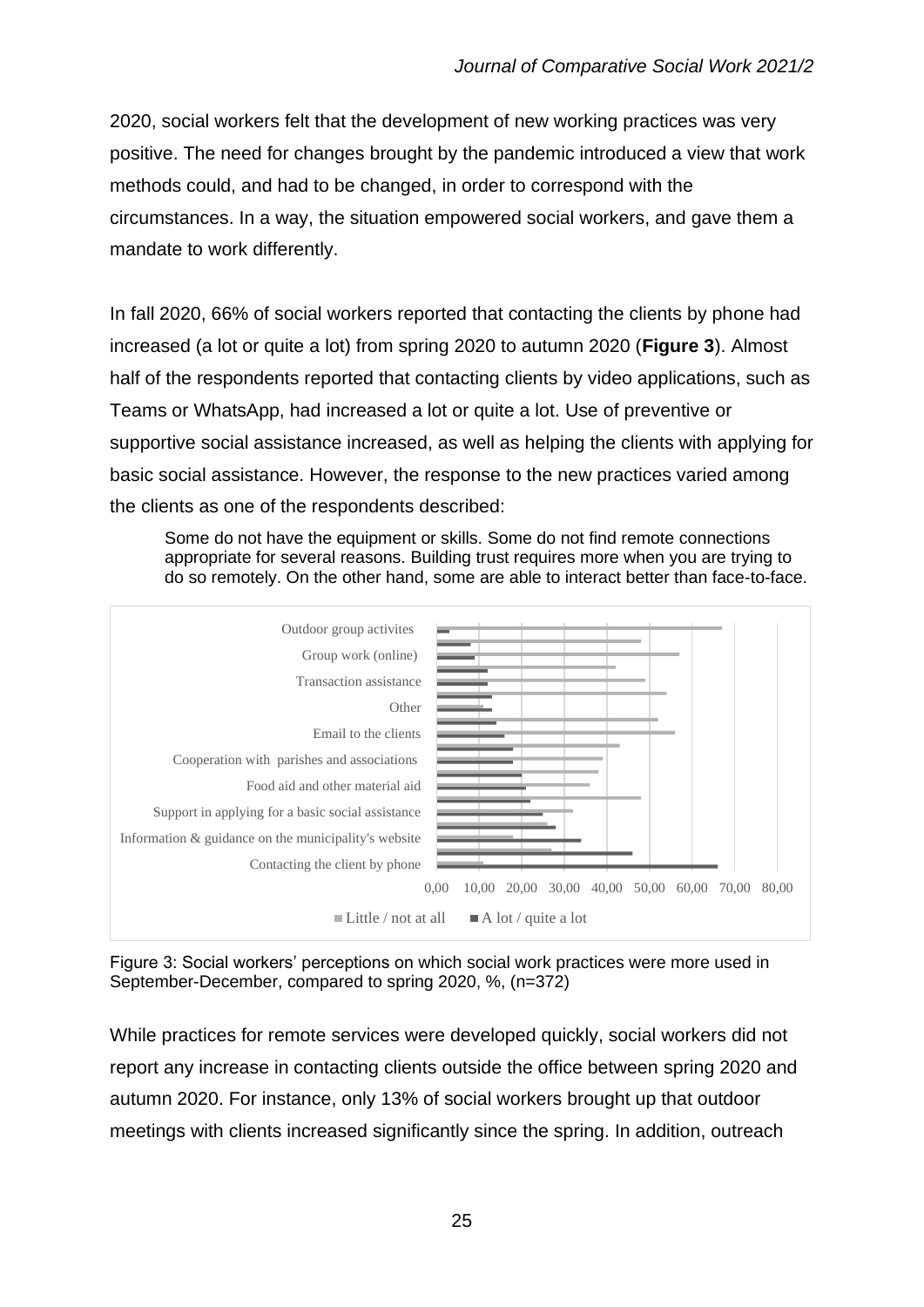work, dismounted social work and outdoor group activities increased only slightly compared to spring.

Interestingly, a comparison of the results between the different professions and work histories (not shown here) suggests that there was some variance in using different methods among different groups of social workers: Generally, it may be said that those with a shorter work experience (less than 5 years) tended to increase the use of different work methods as the pandemic continued, compared to those with a longer work experience. Moreover, social counsellors reported an increase in the use of different methods more frequently than social workers. However, we do not know whether the latter is because they used fewer methods prior to the pandemic compared to social workers and the pandemic "enriched" their work methods, or whether they were more active in adopting other methods compared to social workers.

#### **Discussion**

Aligning with earlier research (e.g. Harrikari et al., 2021), we show that from the perspective of social workers, social work in Finland responded quickly to difficult problems and situations risen from the changing needs of clients. The results of this study suggest that social work succeeded in responding to clients' needs in case they were quite concrete or clearly defined, such as applying for social benefits or a lack of housing. Yet, social workers felt that more complicated problems, such as clients' financial situation and unmanageable debts, loneliness and mental health problems, were not adequately responded to. At the same time, social workers assessed that people suffering from these problems were the most affected by the COVID-19 pandemic (see also Lavalette et al., 2020).

The COVID-19 crisis acted as a "stress test" for the Finnish welfare state (Kangas, 2020). The preliminary result of the stress test was that the Finnish social security system performed well in buffering the negative economic effects of the pandemic for the general population (Greve et al., 2020; Jokela et al., 2021), although marginalized groups have been disproportionally affected by the crises. This is most visible among social work clients. There are several explanations for this worrisome development. First, as illustrated above, in Finland, as in many other countries, social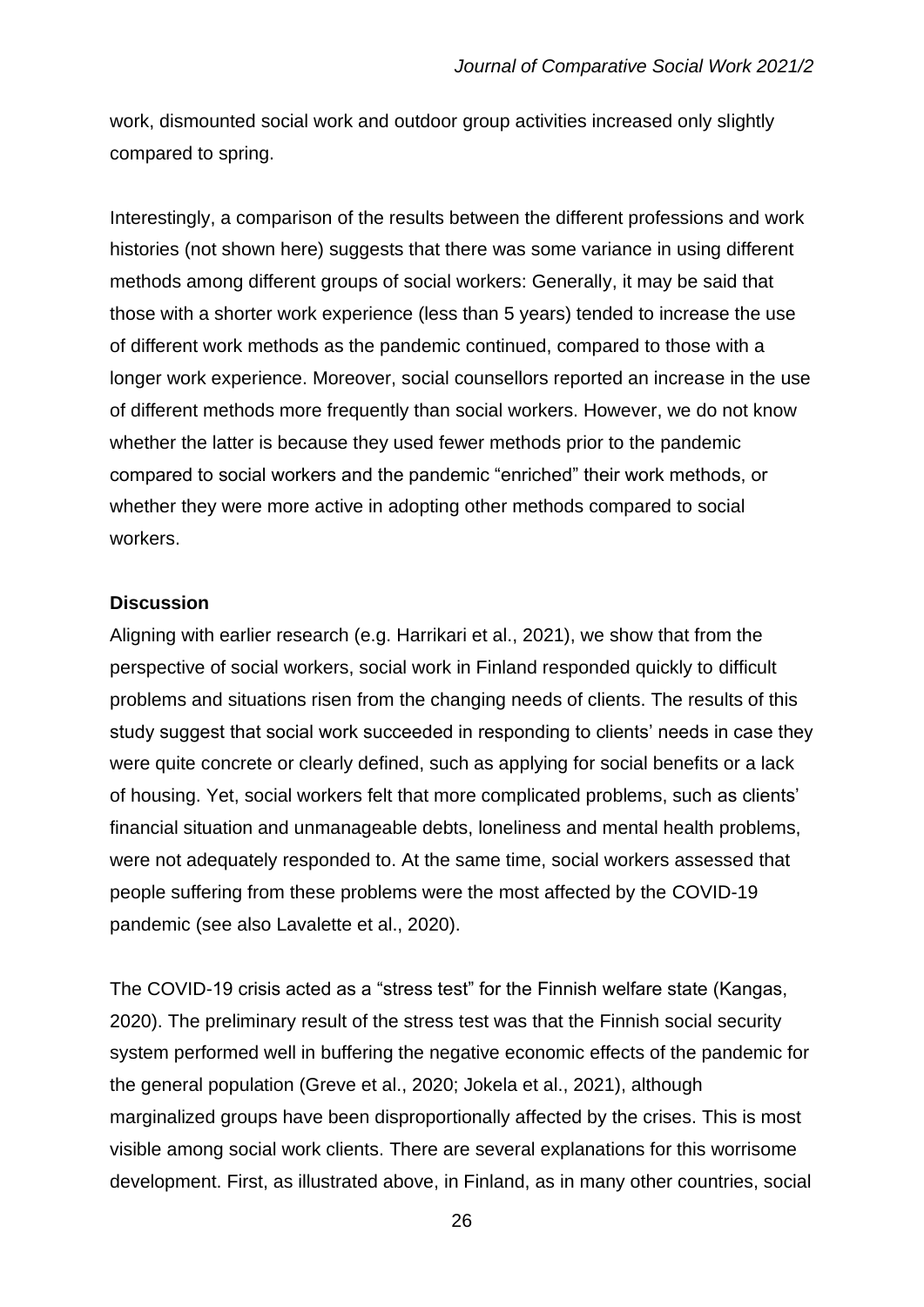work methods were significantly affected by the lockdown measures. Self-directed digital services were strongly introduced in social work and health care. While the digital services seem to have worked well for some clients, some of the most vulnerable people slipped through the safety net, as they were not able to use the remote and digital services offered.

Second, the clients had to struggle, and to be patient, while waiting for access to services, especially for mental health services. In Finland, there is no guarantee for a personal meeting with a social worker. In basic mental health services, records without meeting a client increased sharply at the end of 2020 (THL, Avohilmo). In December 2020, an average of 30% of adult psychiatry visits took place as remote visits (Suvisaari et al., 2021). As noted, a lack of personal contacts and face-to-face meetings caused hardship for those who suffered mental health problems. The new social work methods adopted in 2020 will therefore also be useful after the epidemic.

The results of this study showed that social work failed to meet the service needs among those who have suffered the most from the crisis. Community and group activities were discontinued, which weakened social work clients' agency. Previous research has demonstrated that access to social services depends on the client's own activity, which might be weak (Blomgren et al., 2016). Borrowing Amartya Sen's (2001) phrasing, this increased unfreedom left vulnerable persons with little choices and little opportunities for exercising their reasoned agency during the COVID-19 crisis. As proposed by the European Social Services (2021), public social services play a vital role in the recovery from the COVID-19 pandemic through supporting the employment, health and social inclusion of the most vulnerable in local communities across Europe. Hence, more transparent, expedient and easily accessible social services and activities are needed. Gaining and maintaining clients' trust is also vital for the success of these services. It is also worth considering whether it is appropriate that legislated public services are replaced through services provided through NGOs.

Surveying social workers during the first year of the pandemic offered an opportunity to quickly collect information on the changes in clients' needs and new ways to respond to them. Unfortunately, we were not able to collect data from the same individuals, so we cannot therefore study changes in perceptions on the individual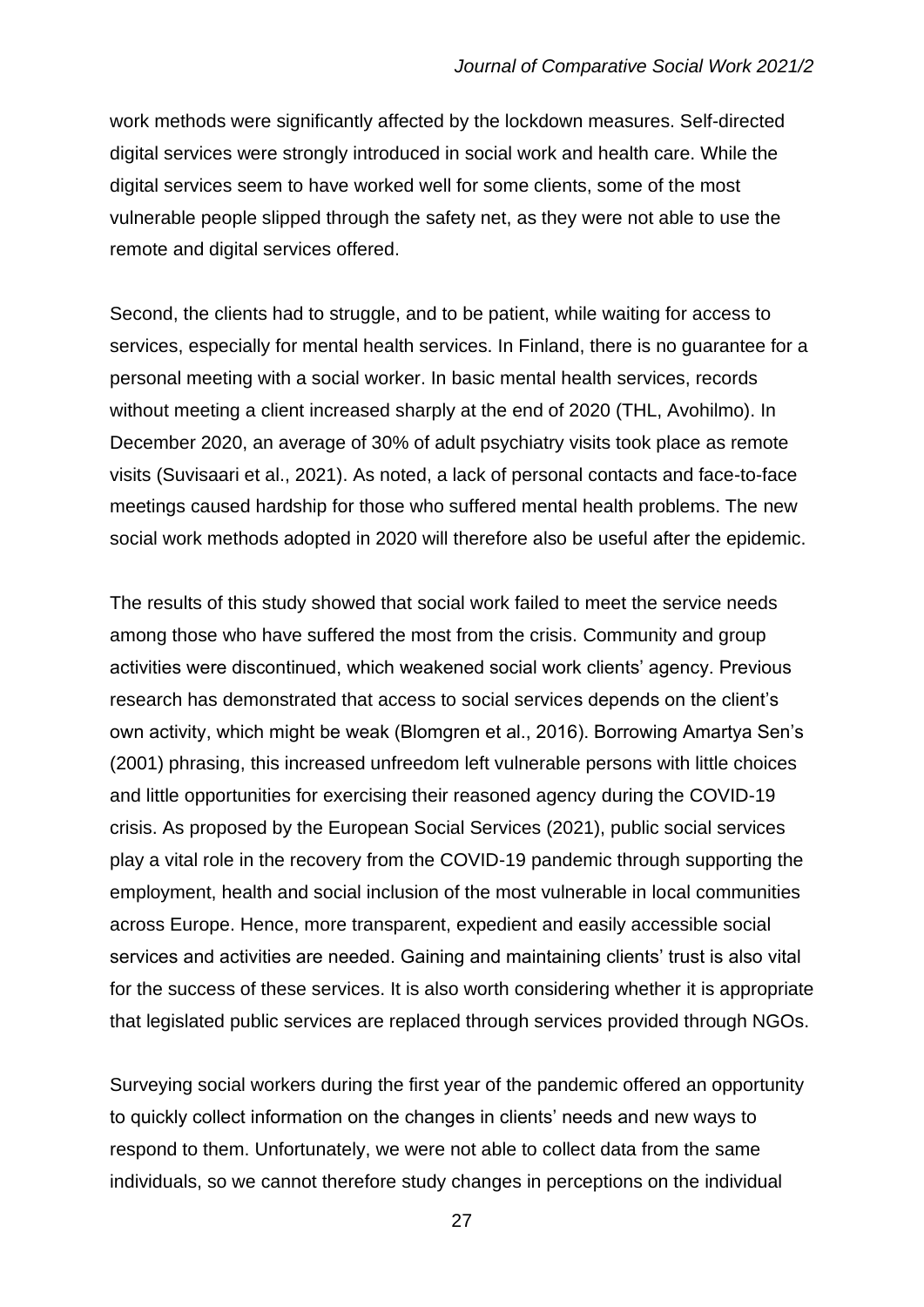level. As for the results concerning the service needs of the clients, it is necessary to note that we had no information on how the clients themselves experienced the situation. It is possible that social work clients have encountered problems and experienced service needs which have not been recognized by the social workers. In interpreting our results, it is also important to acknowledge that they reflect the situation in 2020. The total social, mental and economic costs of COVID-19 in Finland are still unknown.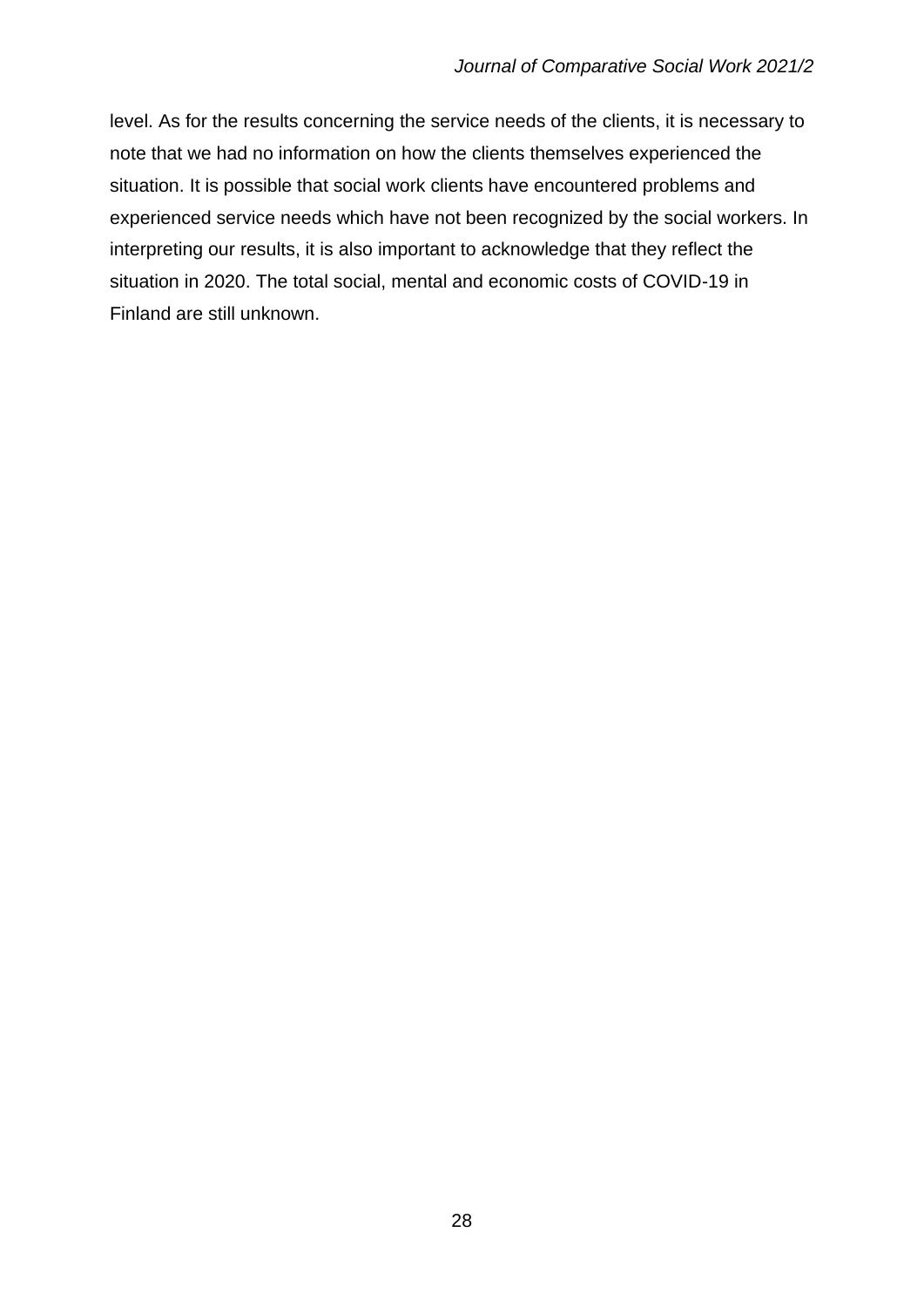#### **References**

- Adams-Prassl, A., Boneva, T., Golin, M. & Rauh, C. (2020). Inequality in the impact of the coronavirus shock: Evidence from real time surveys. *Journal of Public Economics* 189. https://doi.org/10.1016/j.jpubeco.2020.104245
- Alppivuori, K. (2021). Mitä kertovat ruoka-apua hakevat ihmiset. Espoolainen ruokaapu, avun tarve ja palvelukokemuksetruoka-avun hakijoiden näkökulmasta. Espoon kaupunki. https://www.espoo.fi/download/noname/%7BD45A3321- 914A-4933-A24C-731ADC4C8964%7D/138181
- Alstadsæter, A., Bratsberg, B., Eielsen, G., Kopczuk, W., Markussen, S., Raaum, O. & Røed, K. (2020). The First Weeks of the Coronavirus Crisis: Who Got Hit, When and Why? Evidence from Norway. *NBER Working Paper No. 27131*. https://doi.org/10.3386/w27131
- Blomgren, S. & Kivipelto, M. (2012). *Valtaistus: Valtakunnallinen aikuissosiaalityön kartoitus*. Helsinki: Finnish Institute for Health and Welfare.
- Blomgren, S., Karjalainen, J., Karjalainen, P., Kivipelto, M., Saikkonen, P. & Saikku, P. (Eds.). (2016). *Sosiaalityö, palvelut ja etuudet muutoksessa*. Raportti 4/2016. Helsinki: Terveyden ja hyvinvoinnin laitos. https://www.julkari.fi/handle/10024/130515
- Beaunoyer, E., Dupéré, S. & Guitton, M. J. (2020). COVID-19 and digital inequalities: Reciprocal impacts and mitigation strategies. *Computers in Human Behavior, 11,* 1–9. https://doi.org/10.1016/j.chb.2020.106424
- Christensen, T. & Laegreid, P. (2007). *Transcending New Public management: The Transformation of Public Sector Reforms*. Ashgate.
- Crawford, C. A. (2021). Studying social workers' roles in natural disasters during a global pandemic: What can we learn? *Qualitative Social Work, 20*(1–2), 456– 462. https://doi.org/10.1177/1473325020973449
- Devlieghere, J. & Roose, R. (2018). Electronic Information Systems: In search of responsive social work. *Journal of Social Work*, *18*(6), 650–665. https://doi.org/10.1177/1468017318757296
- Dutta, A. & Fischer, H. W. (2021). The local governance of COVID-19: Disease prevention and social security in rural India. *World Development, 138,* 1–11. https://doi.org/10.1016/j.worlddev.2020.105234
- European Social Network (2021). *Investing in Social Services, Investing in Europe. Social Services Essential for Europe's Recovery*. https://www.esn-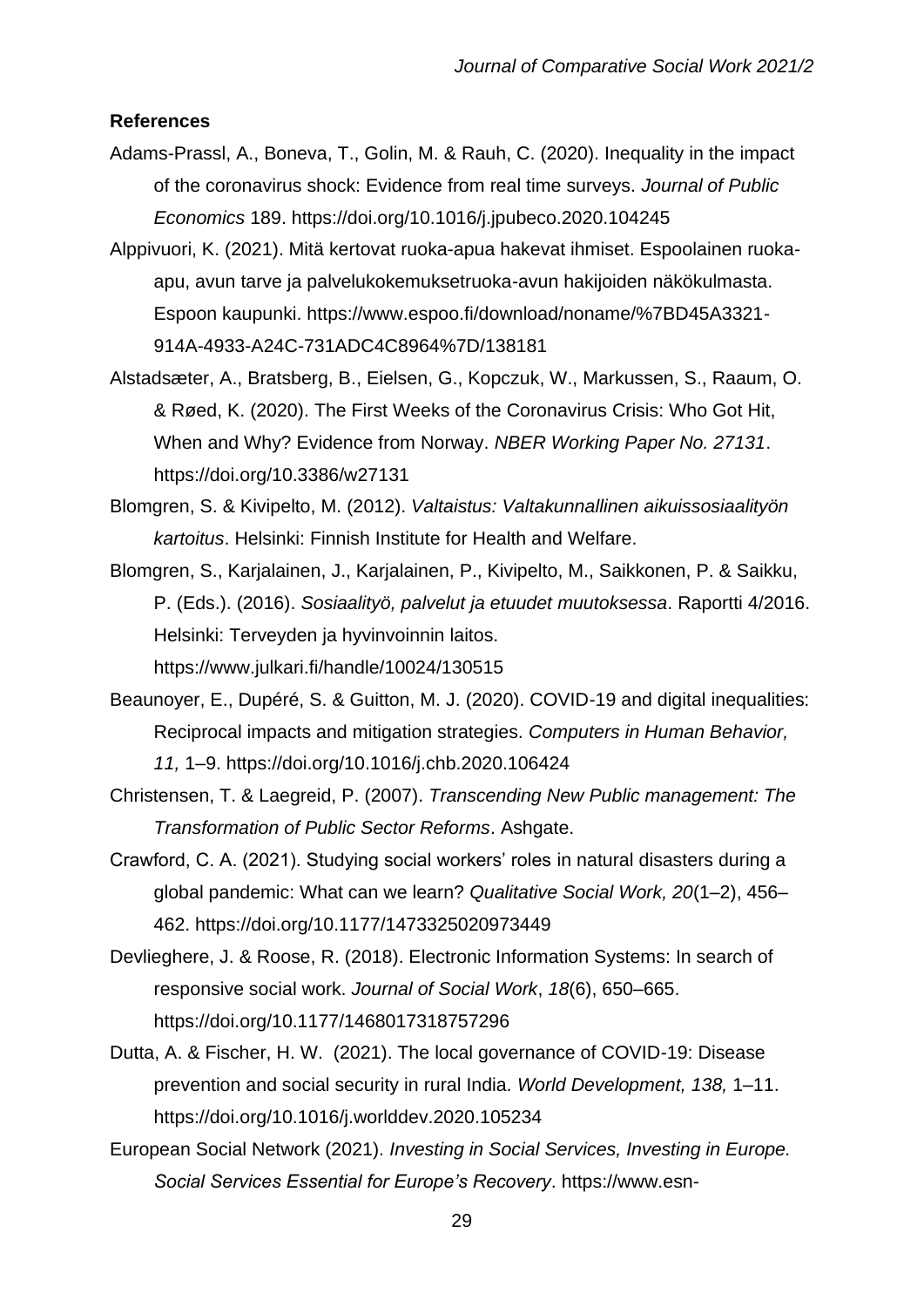eu.org/sites/default/files/2020-

11/ESN\_European%20Semester%202021\_Interactive\_spread\_compressed.pdf

- Ferguson, I. (2020). Neoliberal social work and COVID-19. In M. Lavalette, V. Ioakimidis & I. Ferguson (Ed.), *Social Work and the COVID- 19 Pandemic International Insights*. Policy Press. https://doi.org/10.2307/j.ctv1850gc4.8
- Finnish Institute for Health and Welfare (2020). *Far-reaching impacts of the COVID-19 epidemic on people's well-being and social and health care services*. https://thl.fi/en/web/thlfi-en/-/far-reaching-impacts-of-the-covid-19-epidemic-onpeople-s-well-being-and-social-and-health-care-services
- Grekula, E. M., Järvinen, A. & Saarinen, E. (Ed.). (2020). *Poverty Watch. Poverty Watch Report Finland 2020.* EAPN-Fin 2020. http://www.eapn.fi/wpcontent/uploads/2020/10/EAPN-FIN-PowertyWatch-Poverty-Watch-Report-Finland-2020.pdf
- Greve, B., Blomquist, P., Hvinden, B. & van Gerven, M. (2020). Nordic welfare states—still standing or changed by the COVID-19 crisis? *Social Policy Administration*, *2020*(55), 295–311. https://doi.org/10.1111/spol.12675
- Haikkola, L. & Kauppinen, E. (2020). Nuorten korona-ajan yksinäisyys ja näkemykset koronan vaikutuksista tulevaisuuteen. Poikkeusolot – nuorten arki koronan keskellä -kirjoitussarja. Helsinki: Nuorisotutkimusseura. https://www.nuorisotutkimusseura.fi/nakokulma66
- Harrikari, T., Romakkaniemi, M., Tiitinen, L. & Ovaskainen, S. (2021). Pandemic and Social Work: Exploring Finnish Social Workers' Experiences through a SWOT Analysis. *The British Journal of Social Work, 51*(5), 1–19. https://doi.org/10.1093/bjsw/bcab052
- Healy, K. (2001). Reinventing Critical Social Work: Challenges from Practice, Context and Postmodernism. *Critical Social Work 2*(1). https://ojs.uwindsor.ca/index.php/csw/article/view/5618
- Helliwell, J. F., Layard, R., Sachs, J. & De Neve, J. E. (Eds.). (2021). *World Happiness Report 2021.* Sustainable Development Solutions Network.
- Holte, B. H., Swart, I. & Hiilamo, H. (2019). The NEET concept in comparative youth research: The Nordic countries and South Africa. *Journal of Youth Studies, 22*(2), 256–272. https://doi.org/10.1080/13676261.2018.1496406
- Jamaluddin, S. Z., Wah, F. Y. & Taher, M. A. (2021). Covid-19: A preliminary assessment on the social security framework for an aged Malaysia.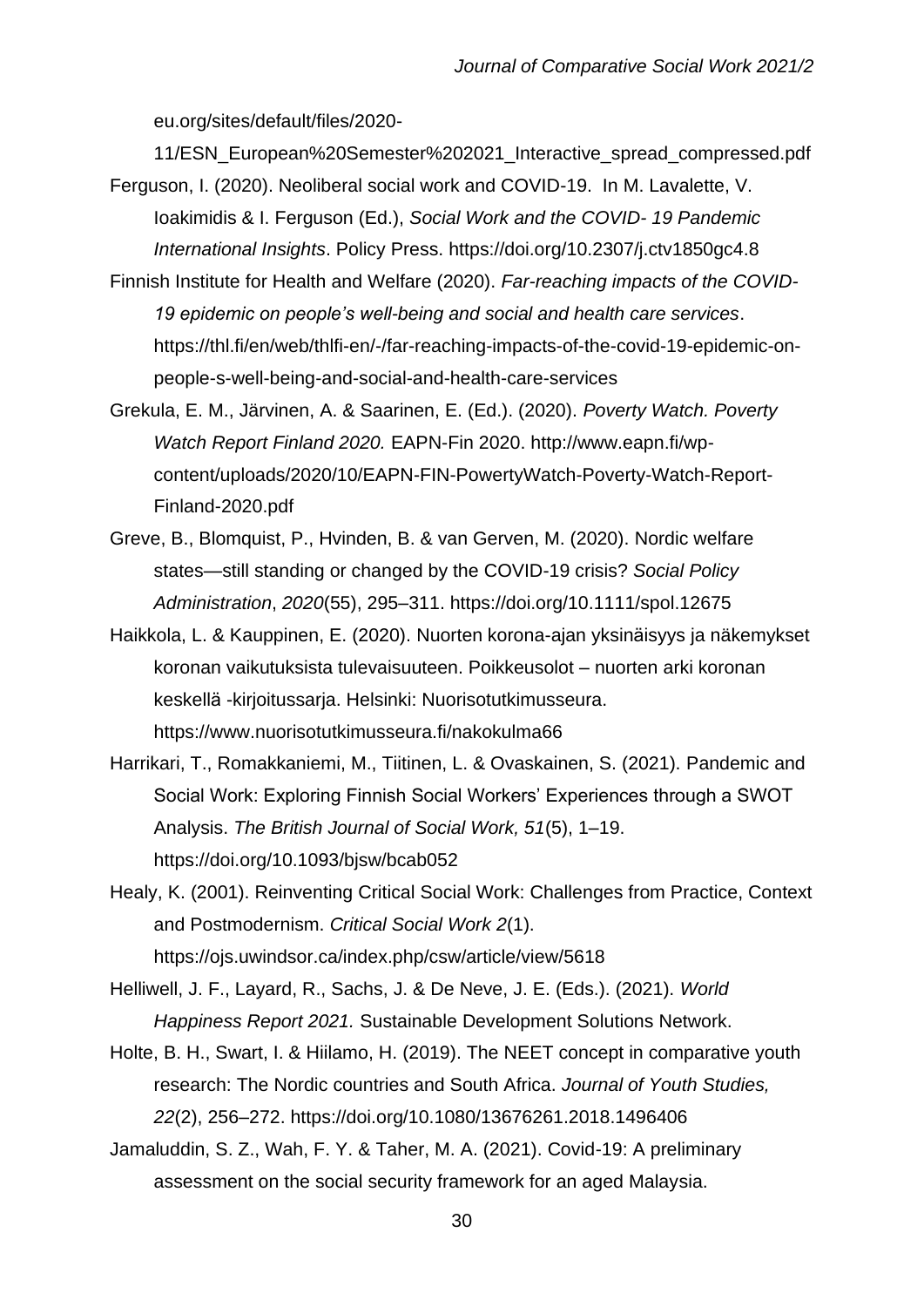*Commonwealth Law Bulletin*, *47*(1), 55–71. https://doi.org/10.1080/03050718.2020.1834421

- Jokela, M., Jauhiainen, S., Korpela, T. & Tuori, S. (forthcoming). The impact of the COVID-19 pandemic on employment and the receipt of social benefits in Finland. *Zeitschrift für Sozialforschung*.
- Kangas, O. (2020). *Finland: Policy measures in response to the COVID-19 pandemic.* ESPN Flash Report 2020/59.

https://ec.europa.eu/social/main.jsp?advSearchKey=ESPNFlash&mode=advan cedSubmit&catId=22&policyArea=0&policyAreaSub=0&country=0&year=0

- Karjalainen, P. (2016). Sosiaalityön uusi asento: paikka, rooli ja orientaatio. In S. Blomgren, J. Karjalainen, P. Karjalainen, M. Kivipelto, P. Saikkonen, & P. Saikku. (Eds.), *Sosiaalityö, palvelut ja etuudet muutoksessa*. Raportti 4/2016 (p. 119–136). Terveyden ja hyvinvoinnin laitos. https://www.julkari.fi/handle/10024/130515
- Karjalainen, P., Metteri, A. & Strömberg-Jakka, M. (2019). *ROADMAP. Report on the future of social work with adults.* Reports and Memorandums of the Ministry of Social Affairs and Health 2019:41. Ministry of Social Affairs and Health. http://urn.fi/URN:ISBN
- Kestilä, L., Jokela, M., Härmä, V. & Rissanen, P. (Ed.). (2021). *Effects of the COVID-19 epidemic on well-being, the service system, and the national economy: Expert evaluation, Spring 2021*. THL Report 3/. The Finnish Institute for Health and Welfare.
- Kivipelto, M. & Koponen E. (2021) Osallistavan sosiaaliturvan mallin vaikuttavuus. In A.-L. Matthies, A.-R. Svenlin, & K. Turtiainen (Eds), *Aikuissosiaalityö. Tieto, käytäntö ja vaikuttavuus* (p. 233–249)*.* Gaudeamus
- Kivipelto, M., Blomgren, S., Karjalainen, P. & Saikkonen, P. (Eds.). (2013). *Vaikuttavaa aikuissosiaalityötä – arviointimalleista mittareihin. Tutkimus- ja kehittämishankkeen loppuraportti,* Raportteja 8. Finnish Institute for Health and Welfare.
- Kuuskoski, R. (2020). *"Voin kertoa miten paljon ärsyttää ruokaohjelmat": ulkopuolisuus Nälkä-kirjoituskilpailun teksteissä.* Master's thesis. University of Jyväskylä. http://urn.fi/URN:NBN:fi:jyu-202003312609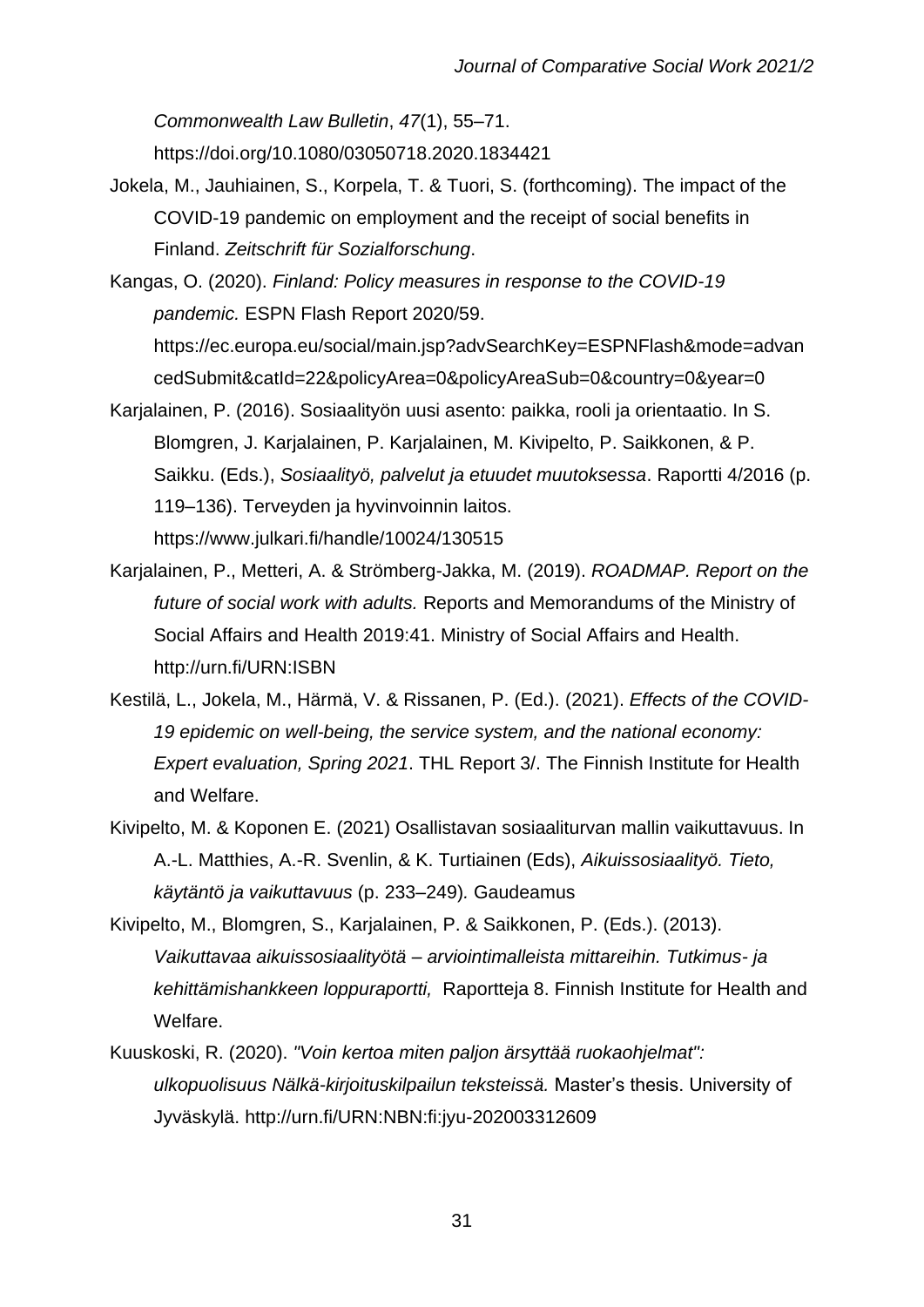- Laihiala, T. & Nick, R. (2020*). Koronakriisin vaikutuksen ruoka-apuun keväällä 2020*. Ruoka-apu.fi. https://ruoka-apu.fi/wp-content/uploads/2020/09/Koronakriisinvaikutukset-ruoka-apuun\_Laihiala-ja-Nick-2020-1.pdf
- Lavalette, M., Ioakimidis, V. & Ferguson, I. (2020). Conclusion: No return to 'business as usual'. In M. Lavalette, V. Ioakimidis, & I. Ferguson (Ed.), *Social Work and the COVID-19 Pandemic International Insights*. Policy Press. https://doi.org/10.2307/j.ctv1850gc4.26
- Linnavirta, S., Kroll, C, & Blomberg, H. (2020). Ruoka-avun saajien näkemykset toimeentulotukiuudistuksesta. In T. Korpela, H-M Heinonen, M. Laatu, S. Raittila & M. Ylikännö (Ed.), *Ojista allikkoon? Toimeentulotukiuudistuksen ensi metrit*  (p. 152–185). Teemakirja 18. Kela.
- Lipsky, M. (2010). *Street-Level Bureaucracy. Dilemmas of the Individual in Public Services*. 30th anniversary expanded edition. Russell Sage Foundation.
- Marjanen, P., Spolander, G. & Aulanko, T. (2018). Neoliberalism, welfare state and social work practice in Finland. In M. Kamali, J. H. Jönsson (Eds), *Neoliberalism, Nordic Welfare States and Social Work: Current and Future Challenges*. Routledge.
- Martin, A., Markhvida, M., Hallegatte, S. & Walsh, B. (2020). Socio-Economic Impacts of COVID-19 on Household Consumption and Poverty. *Economics of Disasters and Climate Change, 2020*(4), 453–479. https://doi.org/10.1007/s41885-020-00070-3
- Ministry of Social Affairs and Health (2020a). *Guidelines for Corona*. https://stm.fi/en/guidelines-for-the-prevention-of-coronavirus
- Ministry of Social Affairs and Health (2020b). *Preparedness for the COVID-19 disease.* https://stm.fi/en/coronavirus-preparedness
- Mishna, F., Milne, E., Bogo, M. & Pereira, L. F. (2020). Responding to COVID-19: New Trends in Social Workers' Use of Information and Communication Technology. *Clinical Social Work Journal, 49,* 484-494. https://doi.org/10.1007/s10615-020-00780-x
- Mäntysaari, M. & Ylistö, S. (2021). Työllistymistä edistävän monialaisen palvelun vaikuttavuus. In A.-L Matthies, A.-R. Svenlin & K. Turtiainen (Ed.), *Aikuissosiaalityö. Tieto, käytäntö ja vaikuttavuus* (p. 250–266)*.* Gaudeamus.
- Napier, D. (2020). Rethinking vulnerability through Covid-19. *Anthropology Today, 36*(3), 1-2. https://doi.org/10.1111/1467-8322.12571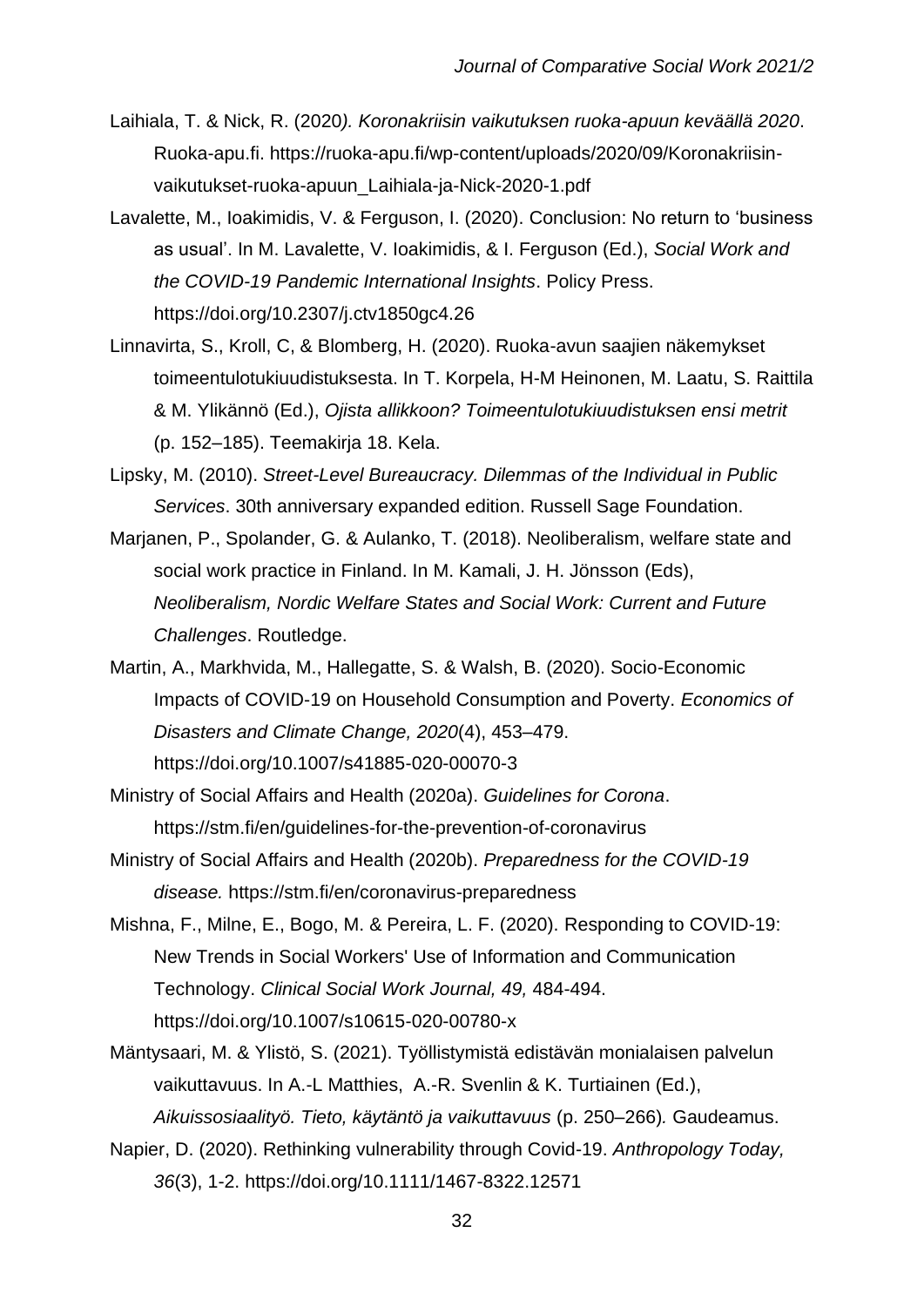- Nelimarkka, S., Maijala, S., Eriksson, P. & Heino, T. (2021). *Koronapandemian vaikutuksia lastensuojelun palveluihin ja asiakkaiden hyvinvointiin vuonna 2020*. Työpaperi 5/2021. Helsinki: Terveyden ja hyvinvoinnin laitos. http://urn.fi/URN:ISBN:978-952-343-623-7
- Pettinicchio, D., Maroto, M., Chai, L. & Lukk, M. (2021). Findings from an online survey on the mental health effects of COVID-19 on Canadians with disabilities and chronic health conditions. *Disability and Health Journal, 14*(3). https://doi.org/10.1016/j.dhjo.2021.101085
- Ohisalo, M. & Saari, J. (2014). *Kuka seisoo leipäjonossa? Ruoka-apu 2010-luvun Suomessa*. Kunnallisalan kehittämissäätiö.
- Oreffice, S. & Quintana-Domeque, C. (2020). *Gender Inequality in Covid-19 Times: Evidence from UK Prolific Participants.* IZA Discussion Paper No. 13463. https://doi.org/10.2139/ssrn.3648803
- Patel, J. A., Nielsen, F., Badiani, A. A., Assi, S., Unadkat, V. A., Patel, B., Ravindrane, R. & Wardle, H. (2020). Poverty, inequality and COVID-19: The forgotten vulnerable. *Public Health*, *2020*(183), 110–111. https://doi.org/10.1016/j.puhe.2020.05.006
- Platt, L. & Warwick, R. (2020). *Are some ethnic groups more vulnerable to COVID-19 than others?.* The Institute for Fiscal Studies, Nuffield Foundation. http://www.ifs.org.uk/inequality/wp-content/uploads/2020/04/Are-some-ethnicgroups-more-vulnerable-to-COVID-19-than-others-V2-IFS-Briefing-Note.pdf
- Power, K. (2020). The COVID-19 pandemic has increased the care burden of women and families. *Sustainability: Science, Practice and Policy*,*16*(1), 67–73. https://doi.org/10.1080/15487733.2020.1776561
- Prime Minister's Office (2020). *PMO's Corona Management was Strengthened.* https://valtioneuvosto.fi/en/-/10616/valtioneuvoston-koronajohtamista-vahvistett iin
- Salin M, Kaittila A, Hakovirta M, & Anttila M. (2020). Family Coping Strategies during Finland's COVID-19 Lockdown. *Sustainability 12*(21), 9133. https://doi.org/10.3390/su12219133
- Sen, A. (2001). *Development as Freedom*. Oxford University Press.
- Social Insurance Institution of Finland (2020a). *Unemployment benefit in the coronavirus situation*. https://www.kela.fi/web/en/unemployment-benefit-corona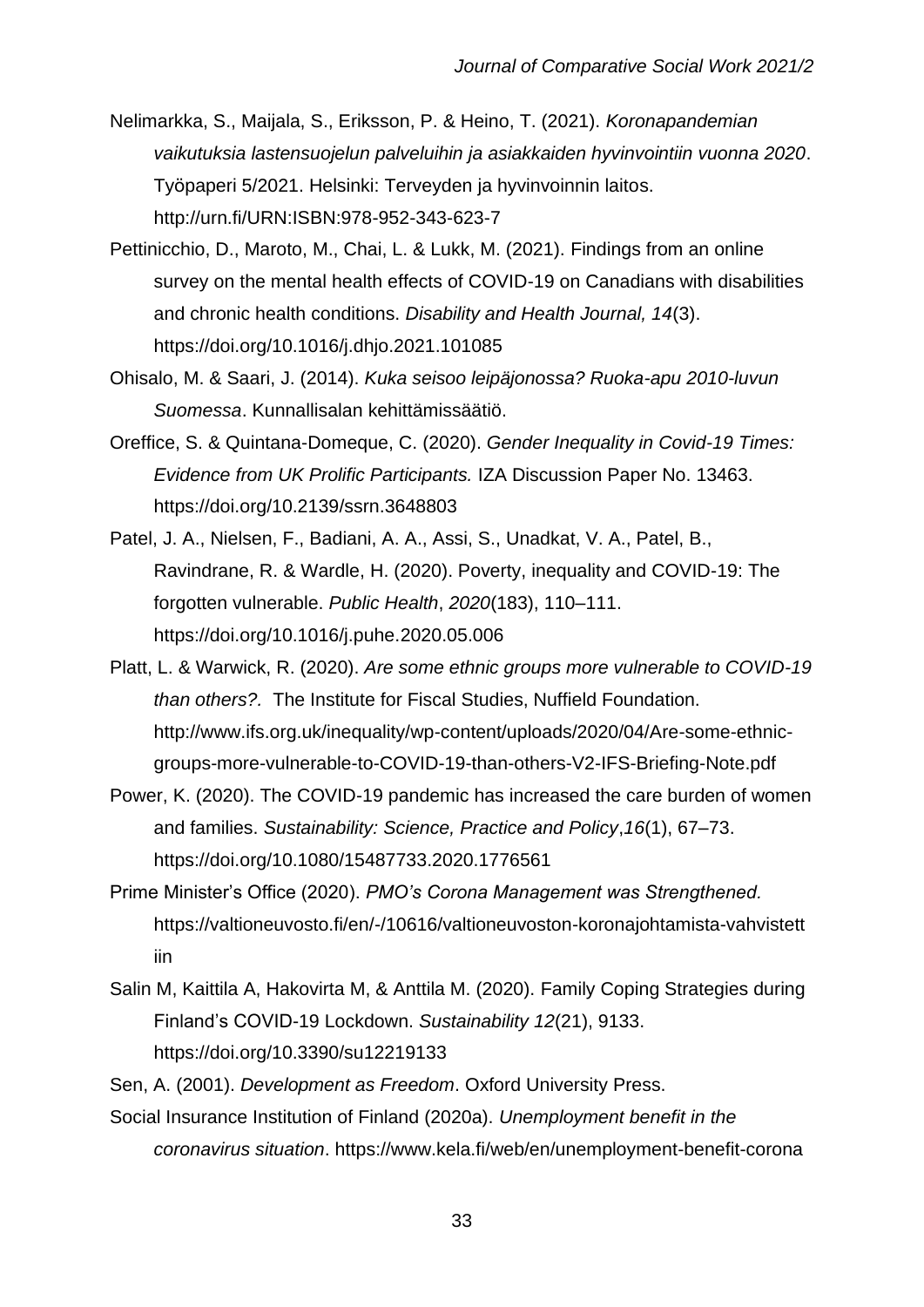Social Insurance Institution of Finland (2020b). *Two temporary benefits available from Kela amid the coronavirus outbreak.* https://www.kela.fi/web/en/pressreleases-about-the-coronavirus-situation/-

/asset\_publisher/u3rOjDyugFv4/content/two-temporary-benefits-available-fromkela-amid-the-coronavirus-outbreak

- Social Insurance Institution of Finland (2020c). *Social assistance in the coronavirus situation.* https://www.kela.fi/web/en/social-assistance-in-the-coronavirussituation
- Suvisaari, J., Kärkkäinen, J. &Vorma, H. (2021). Koronaepidemialla vaikutuksia psykiatriseen erikoissairaanhoitoon, mutta vaikutuksissa alueellisia eroja. In *Koronaepidemian vaikutukset hyvinvointiin, palveluihin ja talouteen. THL:n seurantaraportti*, viikot 2–3/2021, 27.1.2021, 17–18.
- THL, Avohilmo (2021). *Perusterveydenhuollon käynnit ja käyntisyyt*. Terveyden ja hyvinvoinnin laitos. https://thl.fi/fi/tilastot-ja-data/ohjeet-tietojentoimittamiseen/perusterveydenhuollon-avohoidon-hoitoilmoitus-avohilmo/raportit
- Tiirinki, H., Tynkkynen, L. K., Sovala, M., Atkins, S., Koivusalo, M., Rautiainen, P., Jormanainen, V. & Keskimäki, I. (2020). COVID-19 pandemic in Finland - Preliminary analysis on health system response and economic consequences. *Health Policy and Technology, 9*(4), 649–662. https://doi.org/10.1016/j.hlpt.2020.08.005
- Tiitinen, L., Ovaskainen, S., Harrikari, T. & Romakkaniemi, M. (2020). COVID-19 and social work: A collection of country reports: Finland. In L. Dominelli, T. Harrikari, J. Mooney, V. Leskošek & E. Kennedy Tsunoda (Ed.), *COVID-19 and Social Work: A Collection of Country Reports* (p. 40–44). The International Association of Schools of Social Work. https://www.iassw-aiets.org/wpcontent/uploads/2020/07/IASSW-COVID-19-and-Social-Work-Country-Reports-Final-1.pdf
- Tuikka, A. M. (2019). Evaluating Digitalization of Social Services from the Viewpoint of the Citizen. In I. O. Pappas, P. Mikalef, Y. K. Dwivedi, L. Jaccheri, J. Krogstie & M. Mäntymäki (Ed.), *Digital Transformation for a Sustainable Society in the 21st Century* (p. 23–30). Springer.
- Tuominen, T. (2021) Arjen toimijuus aikuissosiaalityön nuorilla miesasiakkailla. In A.- L. Matthies, A.-R. Svenlin & K. Turtiainen (Eds.), *Aikuissosiaalityö. Tieto, käytäntö ja vaikuttavuus* (pp. 101–117)*.* Gaudeamus.